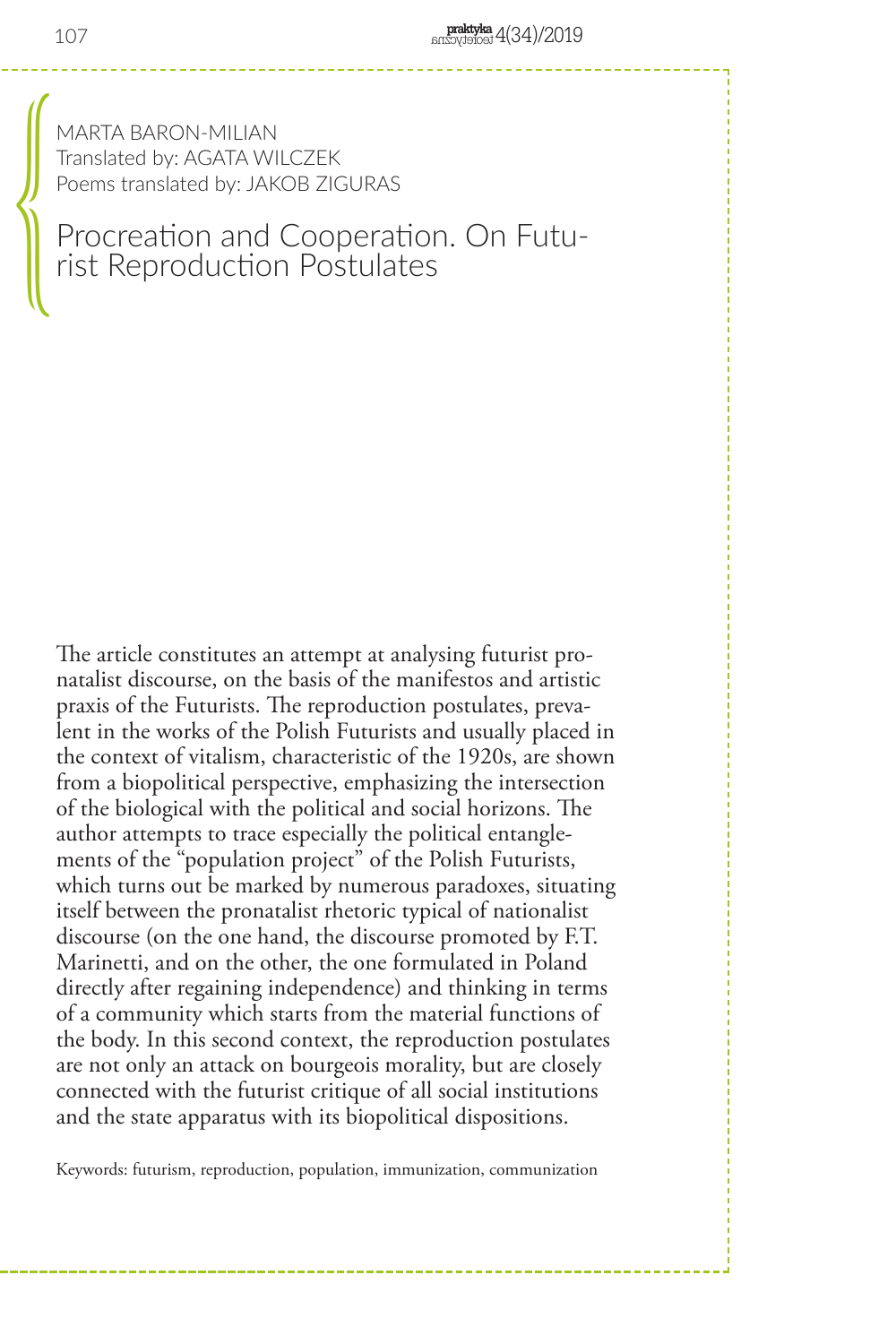"Get you to bed, that your belly grow!"1 Aleksander Wat

In the endless dispute "reason or the heart," among the Polish Futurists it is the belly that wins. "The world's a vast and milky lump indeed, / possessed of infinitely many guts," writes Aleksander Wat in 1921 in his poem "Begetting" ("Płodzenie," 1921, Wat 1997, 285); while, in another place, he observes, "your bellies have swollen like balloons!" (Ibid., 284). Wat's view chimes well with a remark made by Anatol Stern in 1919: "bellies are heavily laden with foetus." This is the same Stern who managed to fit the sun in a belly (in the title of one of his poems: "The Sun in a Belly" ["Słońce w brzuchu," 1919, A 201]). In "Dream Women" ("Kobiety wyśnione"), instead of Venus, Stern praises "a big-bellied maid." Whereas, in "Nymphs" ("Nimfy," 1924, A 213) he draws the following picture: "The broad, borne, holds him by the hand / and calls / ha ha that hut has a fat gut"; and, later, "She points her finger at the flowered hill – / she is not ill at all – of her round tum / a small and chubby bub will promptly come / which from her tits will need to drink its fill." In the poetry of still another Polish Futurist, Bruno Jasieński, we can find the following succinct anecdote: " – A young girl she did go to town  $/$  – Um-pa-pa, Um-pa-pa-pa-pa  $/$  – Came back with her belly grown" ("The City"/ "Miasto," 1921, A 147). Faced with a procreational collective mobilization, it is necessary to implement special solutions: "In cosmic spaces, / among birthing stars, / let's put up hospitals and birthing homes" ("Płodzenie," 1921, Wat 1997, 285)<sup>2</sup>.

Undoubtedly, everything "breeds and begets here" (Wat 1997, 284). The above enumeration is just a small sample of excessively proliferated ideas, images and metaphors of procreation. The Polish Futurists, not caring about neo-Malthusian warnings and eugenic ideas, express a dream about a real demographic explosion. "Get you to bed, that your belly grow!" – Wat appeals to his readers in "Begetting" (Wat 1997, 285); and, in "Fertility" ("Płodność"), he repeats his call on a cosmic scale:

<sup>1</sup> The fragments of the futurist poems cited in this article were translated by Jakob Ziguras. Unless otherwise specified, all the cited works, translated here, come from the following edition: *Antologia futuryzmu i Nowej Sztuki*. 1978. Red. H. Zaworska, Z. Jarosiński. Wrocław: Zakład Narodowy im. Ossolińskich. They are marked with "A" and the page number in brackets. I would like to thank especially Agata Wilczek for her invaluable help in translation of this article and Jakob Ziguras for the translation of the poems, careful reading and accurate advice.

<sup>2</sup> Although these considerations relate to the reproductive imagery of a belly, it functions in futurist poems very often also as a figure of hunger or a powerful, vitalistic desire.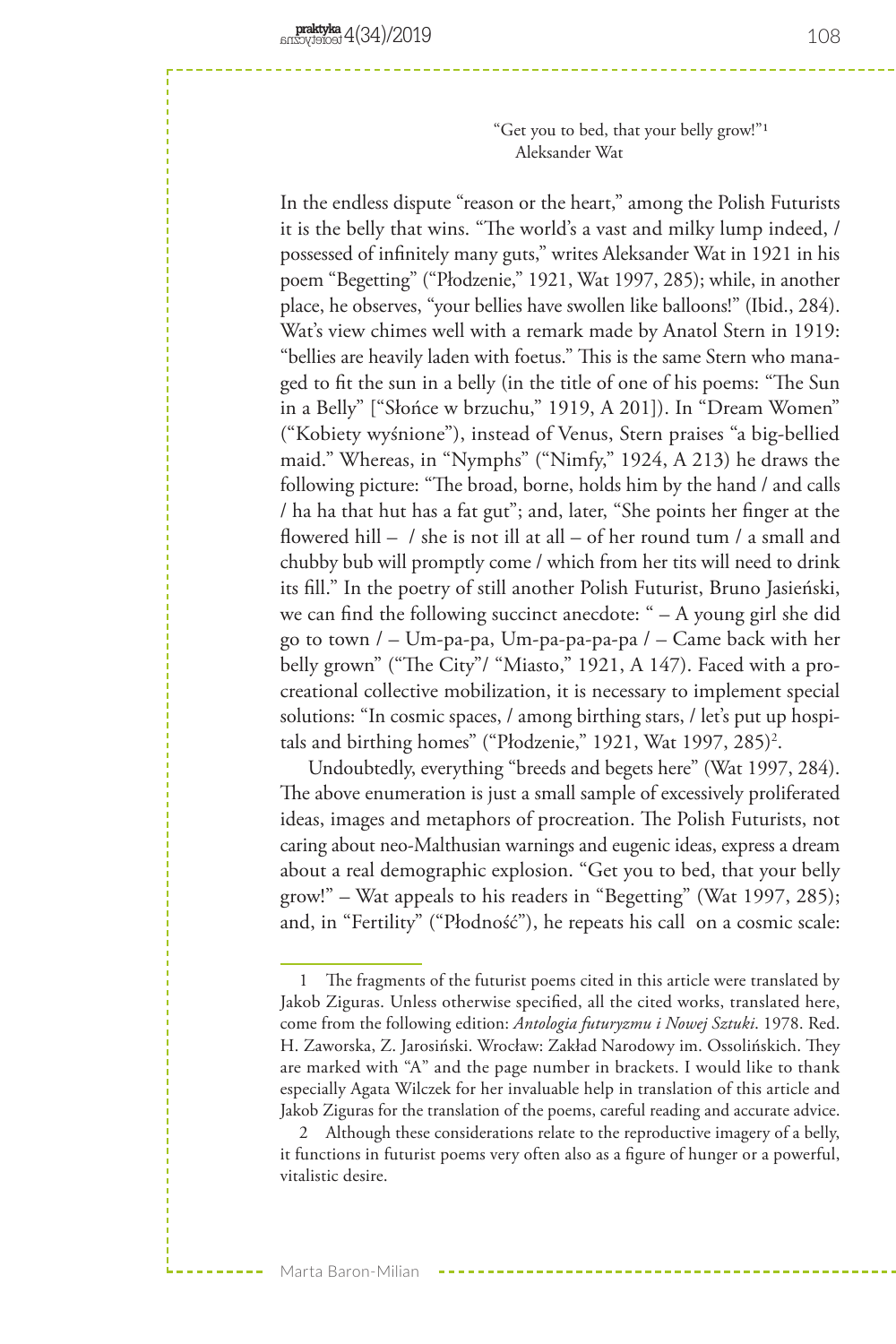"May earth in bunches of quadrillion children bloom […] that the cosmos swarm with human beings" (Wat 1997, 286). Stern, in the poem "A Woman" ("Kobieta"), formulates his own appeal: "Come quickly – let us build a corporeal tower, / on which, instead of stones, you will be giving me children!" (Pójdź prędzej – wieżę wznieśmy cielesną, / na którą mi, miast kamieni, będziesz dawać dzieci!"). And Tytus Czyżewski, in "Transcendental Panopticon" ("Transcendentalne Panopticum", 1922, A 121) calls: "let us beget ourselves, be born, electrified." This, provisionally called, "reproduction postulate" is at the same time one of the foundations of the futurist social critique, based on the rejection of all the rules of bourgeois reproductive morality. Thus, when the Futurists in various ways (both in their manifestos and poetic praxis) promote involvement in reproductive work for the sake of offspring production, regeneration, health and life maintenance, they try to undermine – in their own opinion – the traditional model of the family and the bourgeois gender contract. However, it is a kind of a "blind spot" in the futurist view.

Yet, was it the goal of futurist art to become a kind of institution providing an alternative to the state, biopolitical activity concerning the social implementation of the procreational ideal? Although the concept of the artistic modelling of procreational processes may sound a bit absurd, nevertheless, the idea of biopolitical, pronatalist social intervention that sometimes appears in futurist art cannot be denied. On no account is a brand-new futurist world synonymous with a technological utopia: the futurist project is by no means based mainly on machines; rather, it is based on bodies. After all, the new political economy proposed by the Futurists is to be the new politics and economy of bodies, being at the same time a planned blow to bourgeois morality and the very organisation of sexuality (Foucault 2007, 95). In fact, it misses the target and fails. However, the idea of founding the whole project on the materiality of the body seems to be a natural – though not frequently described – consequence of the dismantling aims of the avant-garde. While mounting an attack on ossified institutions and structures of power, the Futurists seek life, potential and positive values, not on the level of political, social and cultural forms, but on this very level of bodies. It is in bodies that they find a potential point of departure for the formation of new, productive bonds and political relations. Hence, their call to reproduction is intended to be a political postulate, based on the specific material reality of the body. Surprisingly, it is in the return to this reality that a possibility of conceiving new forms of community opens up. On the one hand – which is characteristic of the whole move-

On no account is a brand-new futurist world synonymous with a technological utopia: the futurist project is by no means based mainly on machines; rather, it is based on bodies.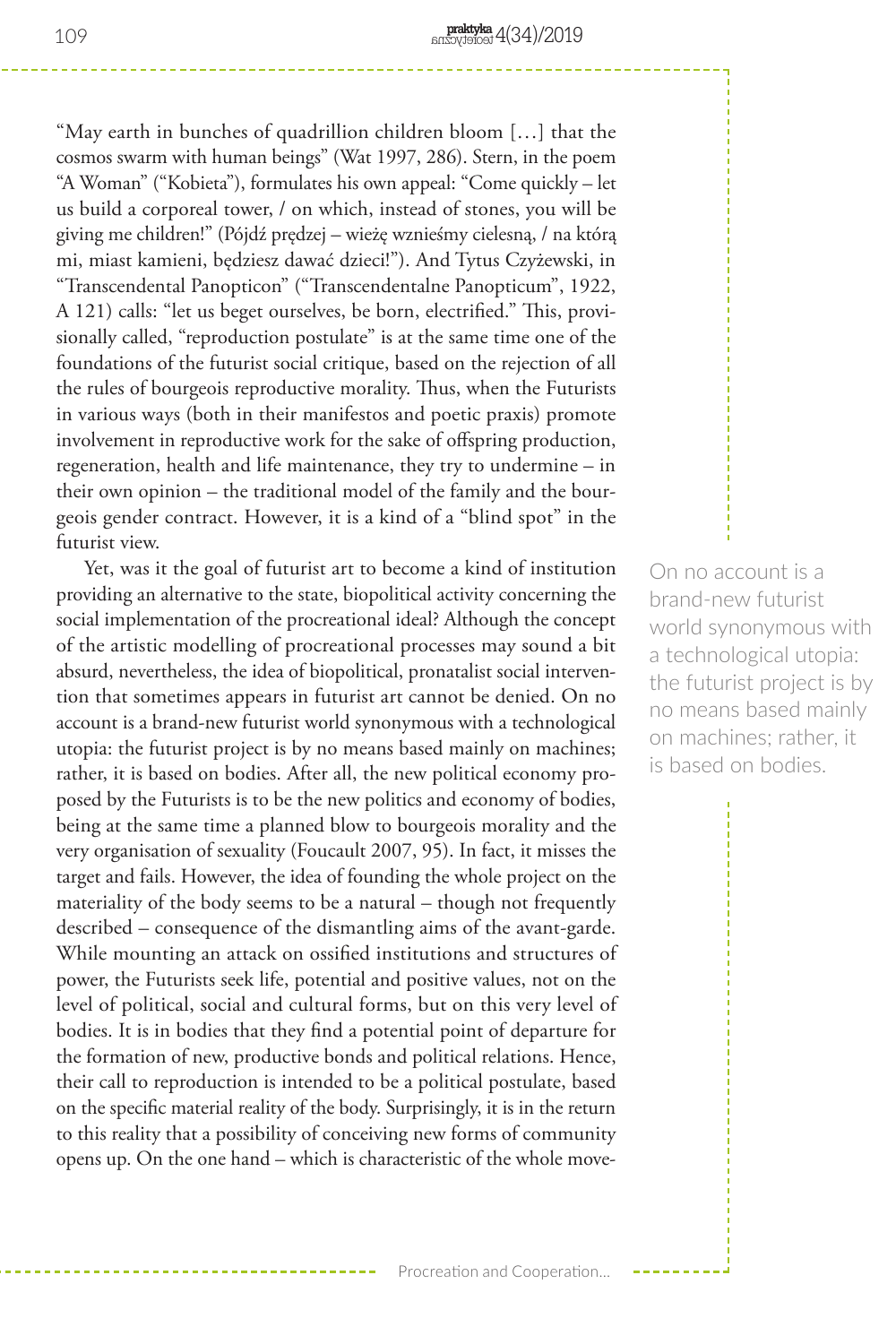ment – these forms are based on sexual exclusion<sup>3</sup>; on the other, they reveal its unexpected face.<sup>4</sup> But the question about the origins of this reproduction postulate and the whole population project of the futurist avant-garde prompts at least a couple of answers.

## Where is life?

Although in the field of historical literary calques Futurism functions together with machinism, technological progress and the power of civilisation, "life" or "life itself" is one of the futurist key words. Nonetheless, we deal here with an ambivalent understanding of life. On the one hand, it undeniably forms a part of vitalism, a belief typical of that historical moment and founded on the hypothesis that phenomena of life contain non-material, non-physical and non-chemical vital forces. On the other hand, the Futurists do indeed firmly deny to the concept of life any metaphysical character, thinking in the same way as the materialists, who reject all forms of the vitalist hypothesis. They are rather suspicious of the enigmatic potential of creative life, the mystical elements of creationist optimism. And although, apparently, life in their views seems to be a superfluous, cosmic force, experienced as eternal abundance, it will more often find for itself a specific form. Undeniably, it is procreational figures that can serve as such forms: for the Futurists, life is not everywhere and nowhere at the same time. It is in a sexual act, in begetting, birthing, the exchange of body fluids, physiological processes and their effects; it is in a body, but most importantly, in a belly.

"And they praise You, / With your belly above broad loins / Woman!" (Tuwim). Although this "ode" to a belly sounds very similar to the futurist apologies quoted above, its author is Julian Tuwim, who makes

<sup>3</sup> This problem was widely discussed in women's replies to Marinetti's texts and in futurist women's manifestos, such as those of Valentine de Saint-Point, Mina Loy, Rosa Rosá or Enif Angiolini-Robert. This issue requires further discussion.

<sup>4</sup> Lucia Re describes the complexity of this problem in the context of Italian futurism: "It is […] rather misleading and historically narrow to associate Italian futurism *tout court* with the misogynistic violence of its origins, for in its long and complex history futurism's relationship with women and its construction of the feminine" went through several different phases, although the discourse concerning gender and the relations between sexes remained a fundamental ground on which futurism insistently displayed its 'difference' and staked its importance as an avant-garde movement" (Re 2009, 800).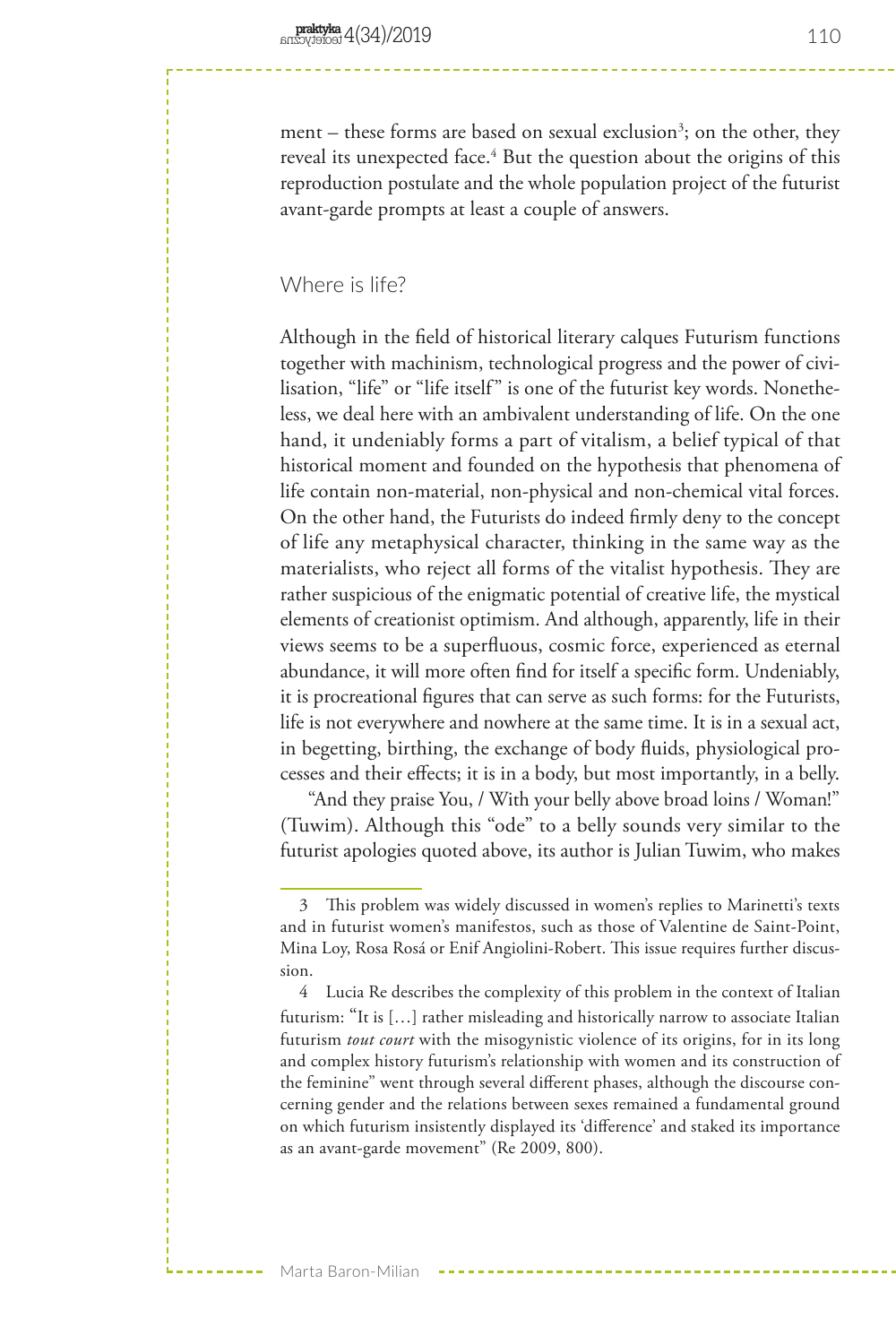a woman, "a big-bellied mare," "a wonderful mother," or "a swollen female," the main character of his famous dithyramb "Spring" ("Wiosna") (published in the volume *The Dancing Socrates* from 1918, but written in 1915). "Spring" is just one of plentiful examples showing how, in the literature of the mid-war period, the procreational potential promoted by the Futurists, as well as woman reduced to a reproductive role, are entangled in a dense web of intertexts. In this regard, the futurist ideas situate themselves between the Skamandrite's vitalism, with its images of life energy – often personified as a glorified primeval mother, or perhaps rather "a primal belly" ("prabrzuch") (Ritz 2002, 157) – and Peiper's sex antagonism, which leads to the exclusion of women from the processes of civilization (Ritz 2002, 165).

Commentators usually interpreted the explosion of reproductive energy in the work of the Polish Futurists as a reference to primitivism – a trend which linked together all the European movements, the Dionysian element widely disseminated in the culture of the beginning of the century or vitalism, typical of the poetry of the 1920s, inspired by the philosophies of Henry Bergson and Friedrich Nietzsche5 . Still, these explanations do not exhaust all possibilities. For there would be no significant difference, from this vitalist perspective, between the poetry of the Skamandrites and that of the Futurists: between Tuwim's "Spring" ("Wiosna") and Wat's "Begetting" ("Płodzenie"), between Wierzyński's "Spring and Wine" ("Wiosna i wino") and Jasieński's "Shoe in a Buttonhole" ("But w butonierce"). Yet, it seems that the difference is considerable. Admittedly, the characteristic motifs of spring euphoria, ecstasy or apotheosis of the present, which link the early Skamandrites' and Futurists' texts, were often pointed out. On the one hand, "the same stream of images emerges, regardless of theoretical programmes" (Dellaperrière 2004, 94); on the other, what was a core issue for the Skamandrites, for the Futurists constituted rather a point of departure. In the place of the Skamandrites' vitalism and sensual approach to life, in the poetry of the Futurists appears materialism (Ibidem).

An interesting perspective seems to be offered by Adam Ważyk, who, in *The Peculiar History of the Avant-garde* (*Dziwna historia awangardy*), at the beginning of the part entitled – significantly enough – "The Revenge of Matter" wrote: "In poetry, Futurism praised matter, and it was its fundamental feature" (Ważyk 1982, 340). Futurist materialism

<sup>5</sup> Grzegorz Gazda pays attention to the fact that the studies of Italian Futurism appear in the Polish press together with the translations of Bergson's works (Gazda 1974, 62).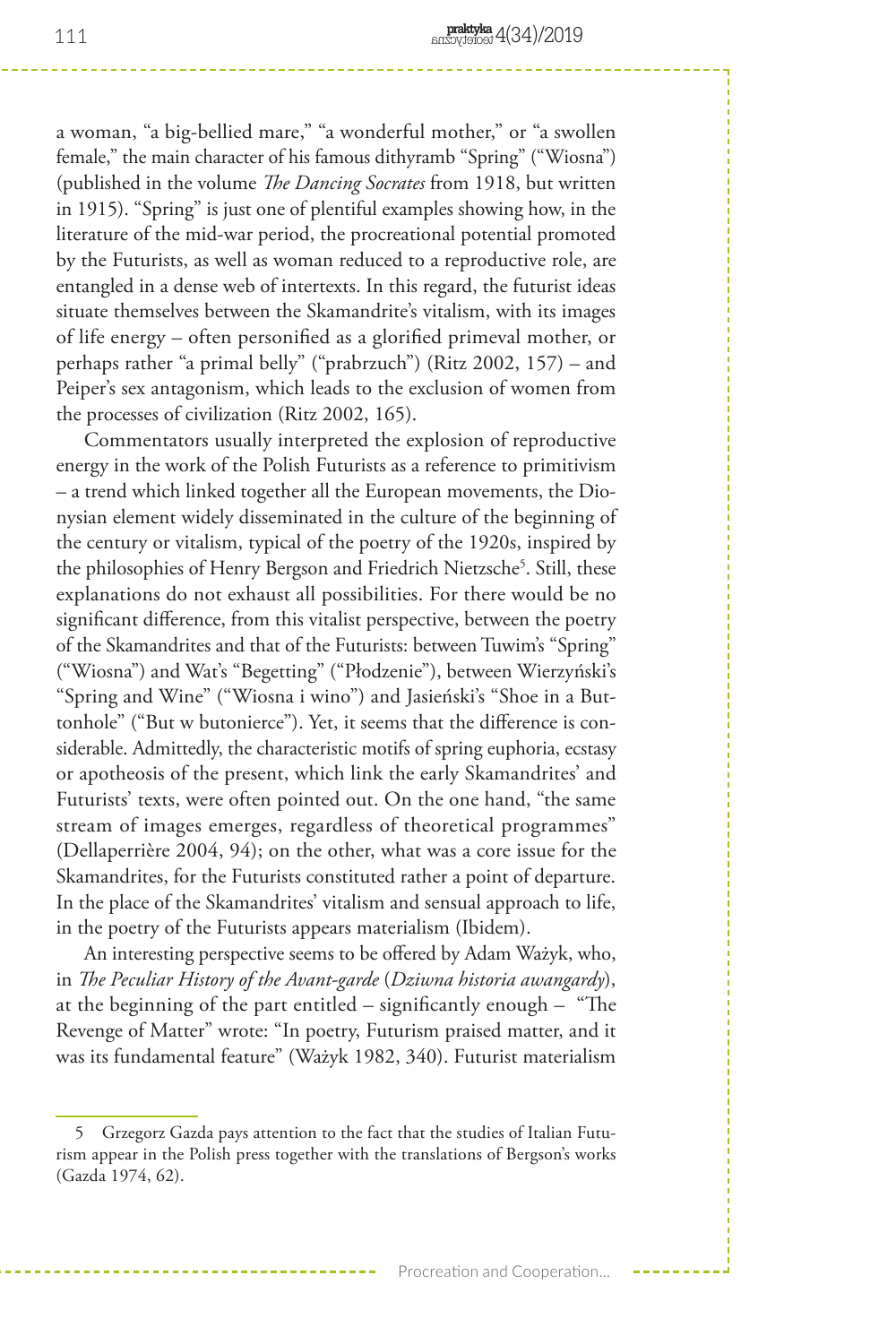was to have a "philosophical," "elemental" and rather "naive" character (in fact, not differently from vitalism and organicism), presenting a view of "man as a non-spiritual being" and, thus, finding its negative point of reference in the cult of spirit of the Young Poland period. Ważyk supported his arguments with glaring examples: "Instead of cosmic forces in man – electrons and animal atavism (Czyżewski); instead of soul – the miracle of the human body (Stern); instead of metaphysical hunger – a hungry stomach (Stern, Wat); instead of lust, that is erotic fatalism – joyous fertility (Wat); instead of masks of culture – the savage's instincts (Stern) and, of course, cannibalism (Jasieński) – a proposition as real, as probable as the one believing that Little Red Riding Hood will devour us all" (Ważyk 1982, 340).

However, the most important question is the following: where can the rethinking of futurist reproduction postulates, not from a vitalist perspective but from a material one, lead to? Ubiquitous in futurist poetry, the images of the cult of fertility – usually presented through the lens of vitalism – were to constitute the emanation of *élan vital*, which was the source of the development of the world of things, the guarantor of the survival of the species and of creative evolution. Yet, futurist fertility definitely cannot be enclosed within the frameworks of Bergson's creative energy and the vitalist hypothesis; the forces of fertility are almost always related to reproduction shown in a purely materialistic way. What is most interesting, however, is the fact that it is not biological and physicochemical processes that unmask and, at the same time, destroy the mystery of *élan vital*. Procreation, in the futurist artistic projects, is presented neither in a vitalist nor in a strictly biological perspective – this is not what this juxtaposition of alternatives looks like; but the metaphors of fertility, sexual potency and reproduction are inextricably bound up with what I would call a futurist population project, emerging at the intersection of life  $\neg$  understood both vitalistically and materialistically – and social and political utopia. Evan Mauro writes about the "politicisation of life" – fundamental for the avant-garde, especially for Futurism – which "was designed as an alternative criterion of value to liberal capitalism's regime of accumulation" (Mauro 2013, 120). If, as Michel Foucault claims, in the term of "population", juridical-legal regulations of the population are closely linked with control of the body (Foucault 2010, 20-27), the biological horizon is intertwined with political and social ones. In this sense, the futurist concept of life inevitably goes beyond the rigid boundaries of the vitalist framework of interpretation. It rather provokes one to make an attempt – essential for neo-materialist reflection – to rethink the opposition between the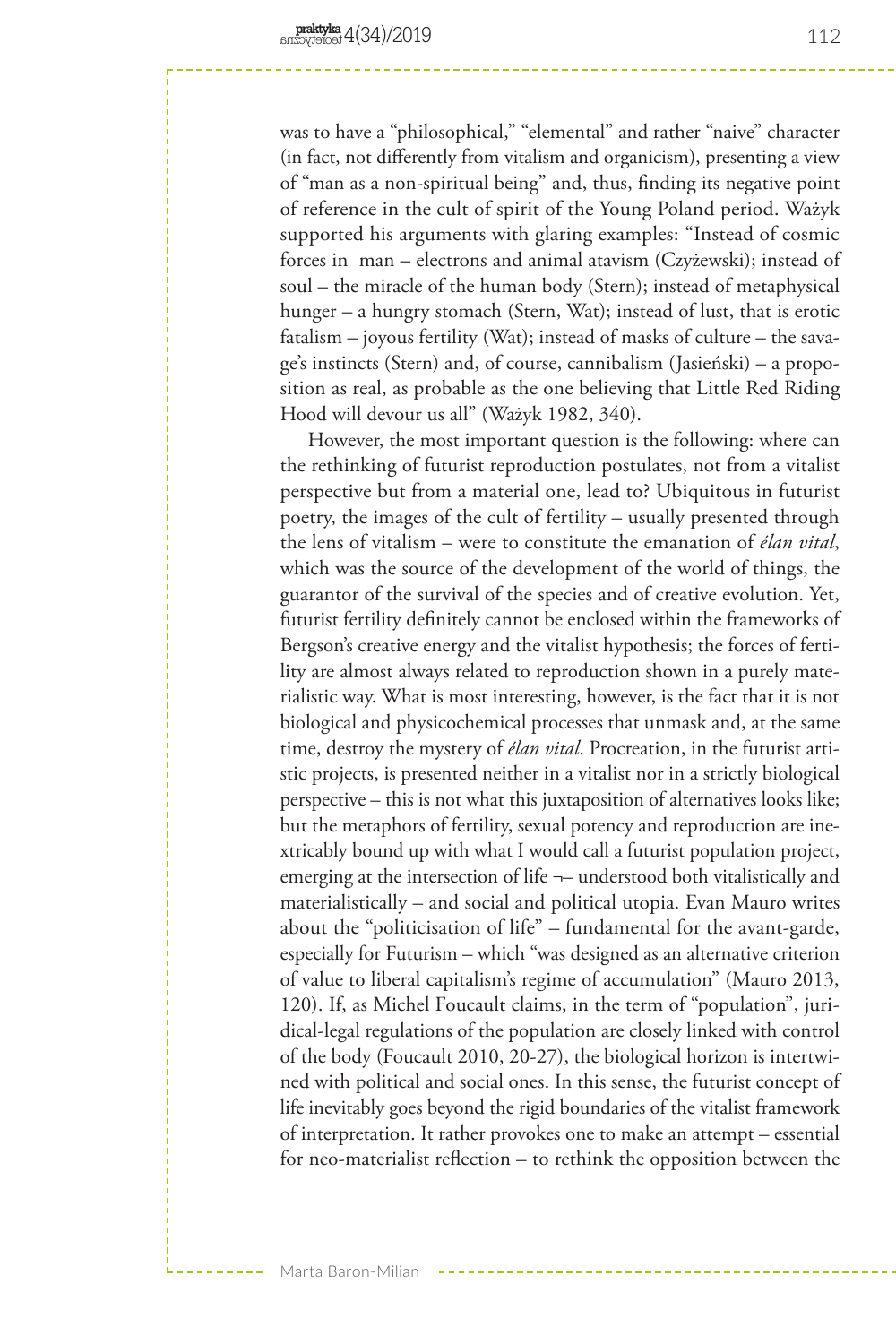biological and the social, that situates in the biopolitical perspective. Indeed, this anagrammatic closeness of procreation and cooperation must have impregnated the futurist imagination!

#### The division of reproductive labour

Although the Polish Futurists firmly declared: "Marinetti is foreign to us,"6 admitting only a superficial familiarity with the work of their Italian predecessors and rather accentuating their fascination with Mayakovsky and the Russian avant-garde; yet, both their pronatalist rhetoric and the chosen line of presenting sex relations – characteristic of strong, male, heterosexual subjects<sup>7</sup> – had its source in Marinetti's manifestos, no matter how their main ideas reached Poland and whether they were used and transformed, whether consciously or not. Hence, when Stern and Wat write that "the value of a woman lies in her fertility" and Jasieński specifies: "Among architectural, artistic and technical works we distinguish THE WOMAN – as an ideal reproductive machine," they repeat the most famous ideas of the misogynistic rhetoric of Italian Futurism. In fact, such claims of futurist "body politics" uncover and expose the typical idea of male exploitation of the female body in capitalism. As Silvia Federici shows, "the body has been for women in capitalist society what the factory has been for male waged workers: the primary ground of their exploitation and resistance, as the female body has been appropriated by the state and men and forced to function as a means for the reproduction and accumulation of labor" (Federici 2004, 15).

Clara Orban, like many others, claims that "procreation or at least continued multiplication of the species, was central to Marinetti's vision" (Orban 1995, 56–57). This is, of course, a part of the male-centric cultural paradigm, based on patriarchal symbolic violence. It is true that Marinetti states that a woman, with her reproductive potential, does not belong to a man, a husband, or a family; yet, she does not belong

 $\label{eq:2.1} \frac{1}{2} \left( \frac{1}{2} \right) \frac{1}{2} \left( \frac{1}{2} \right) \frac{1}{2} \left( \frac{1}{2} \right) \frac{1}{2} \left( \frac{1}{2} \right) \frac{1}{2} \left( \frac{1}{2} \right) \frac{1}{2} \left( \frac{1}{2} \right) \frac{1}{2} \left( \frac{1}{2} \right) \frac{1}{2} \left( \frac{1}{2} \right) \frac{1}{2} \left( \frac{1}{2} \right) \frac{1}{2} \left( \frac{1}{2} \right) \frac{1}{2} \left( \$ 

<sup>6</sup> The complex problem of the Marinetti's impact on Polish avant-garde movements was precisely described in Przemysław Strożek's monograph Marinetti i futuryzm w Polsce 1909–1939. Obecność – kontakty – wydarzenia (Strożek 2012).

<sup>7</sup> "Futurism emerged from the 'crisis of masculinity,' as a response to the anxieties concerning social transformations at the beginning of the 20th century" – writes Kasper Pfeifer, in the opening to his detailed analysis of the futurist models of masculinity (Pfeifer 2018).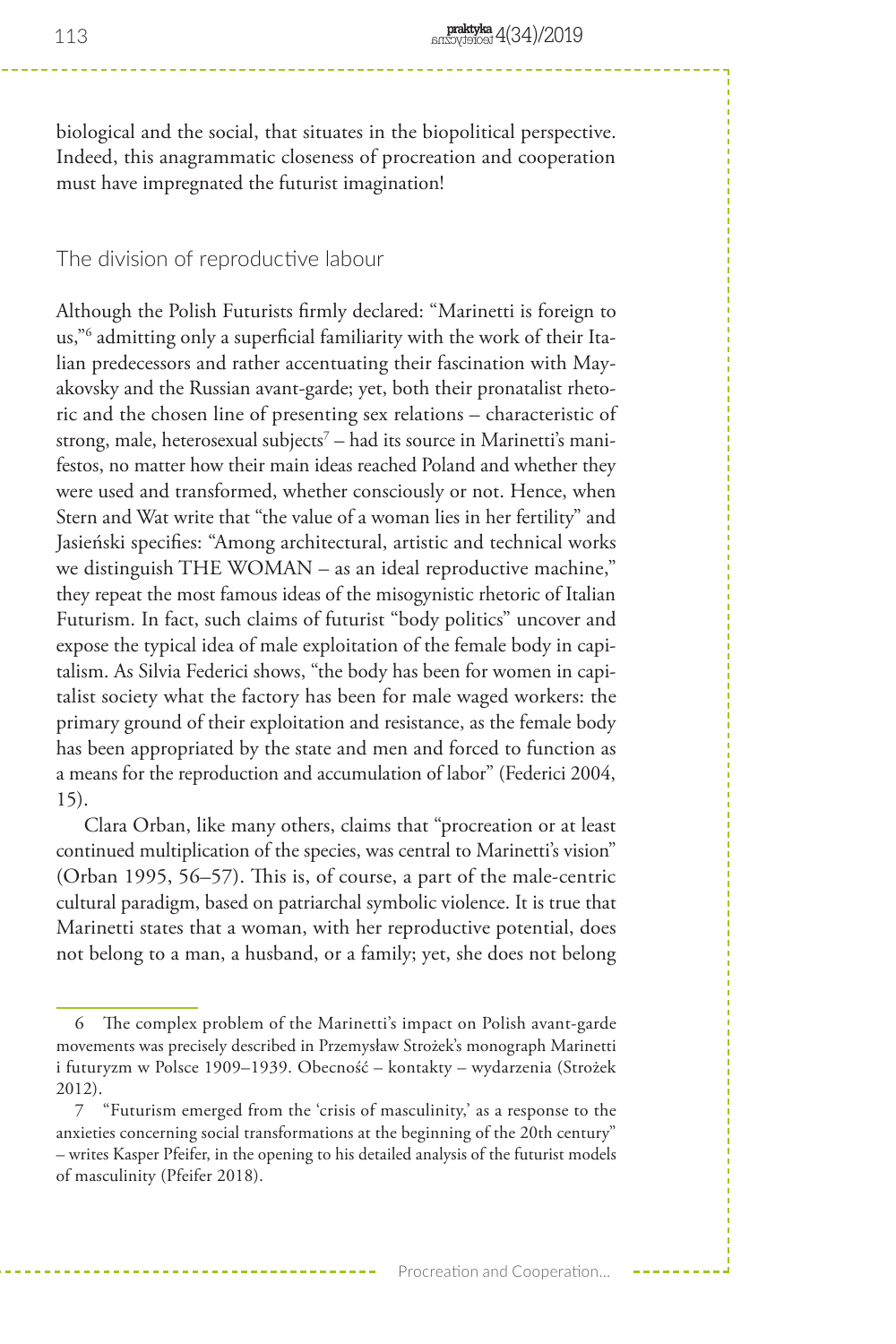to herself either and does not have power to dispose of her own body. She belongs to the future, being an essential element of the racial expansion project, and reduced to a biological function (Ibidem).

What transpires here, however, is a male vision of reproductive work: either shared by both sexes or heroically taken over by men. All this occurs among the images of men giving birth with which the poetry of Italian as well as Polish or Russian Futurists is replete. A good illustration may be provided by Aleksander Wat's "Fertility" ("Płodzenie"):

On May 7, 1921 In Warsaw, at Green Square A man was giving birth at dusk, Screaming in a voice, mellow and wild;

everything breeds and begets […] A man, a woman and that neuter

7 maja 1921 roku W Warszawie, na placu Zielonym, Mężczyzna rodził o zmroku, Krzycząc głosem matowym, zdziczonym;

wszystko rodzi i płodzi […] Mężczyzna, kobieta i ten nijaki

It is not hard to explain, however, wherein the root of these types of images lies. In a similar way, the Futurists are aware of their mental experiments aimed at seeking new methods of reproduction, which separate fertilization from the sexual act, and foetal development and childbirth from the female body. Yet, once again, these have nothing in common with an emancipatory vision, exempting women from their reproductive obligation. These model images of male procreative self- -sufficiency, are expressed either in the visions of machines taking over a reproductive role or in the representations of men possessing reproductive powers, in the visions of hermaphroditism, often based on a fantastical concept of parthenogenesis.

The most vivid expression of this male idea of sexual self-sufficiency can be found in the idea of romantic love, which stands in strong opposition to monogamous models (Rainey 2009a, 7) and the traditional concept of sexual differentiation. Marinetti's novel *Mafarka the Futurist,* "written immediately before the first Futurist manifesto, constitutes Futurism's imaginative centre and enacts its fantastical parthenogenesis: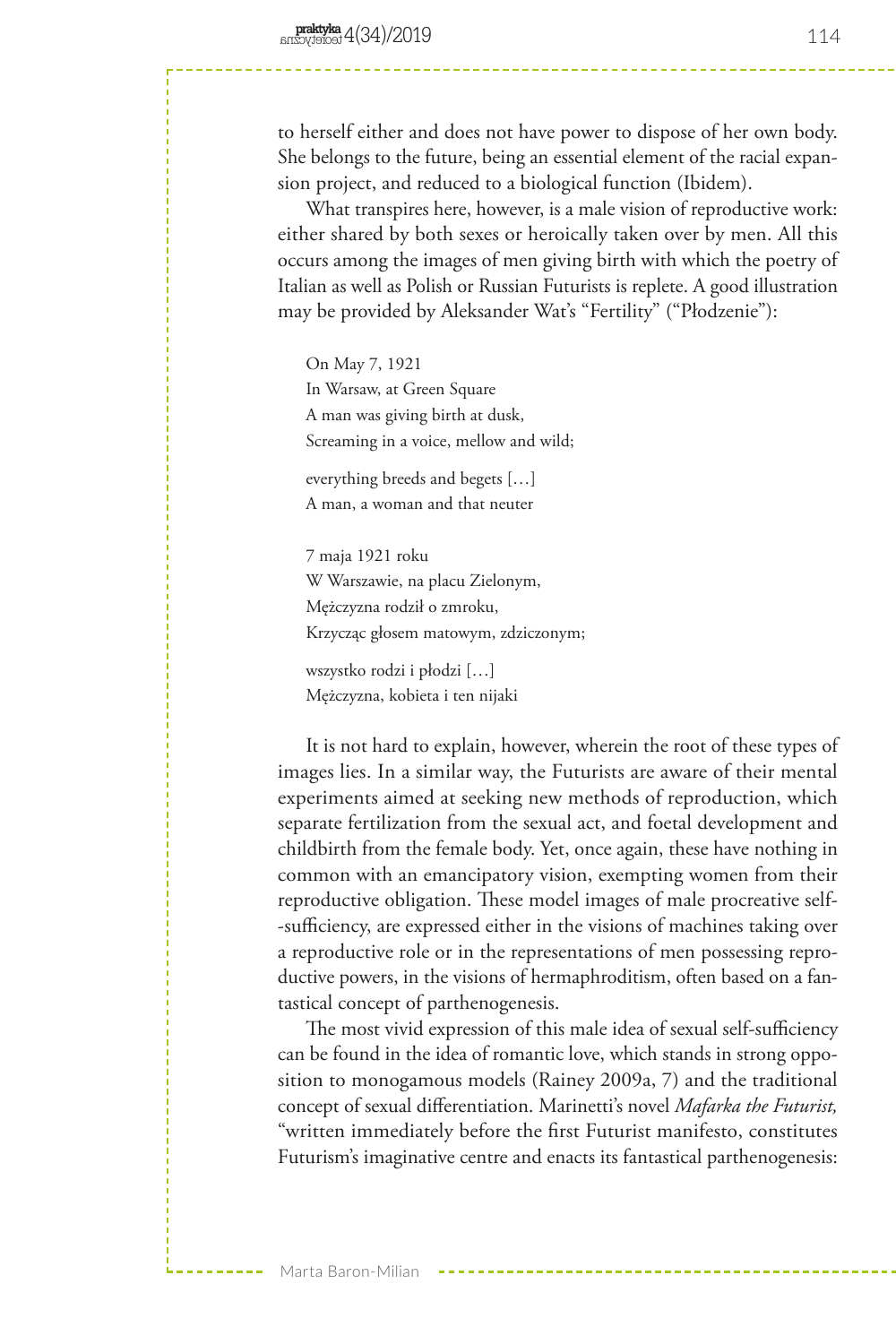Gazourmah, the metallic man-airplane, is conceived without the help of the 'maleficent vulva,' and is thus endowed with superhuman life and hyperconsciousness by the ecstatic self-sacrificing kiss of his father Mafarka" (Wittman 2009, 413). Mafarka's motto sounds very clear: "Man's spirit is an unused ovary… We shall fertilize it." Thus, he introduces a classic patriarchal antinomy of a male spirit and a female matter. Yet, Marinetti tries to go beyond "this old dichotomy and sexual differentiation by spiritualizing matter through the creation of a mutant futurist being" (Re, 50). As a result, the ground is laid for a vision of a world without women, a world of men and machines, in which – as Clara Orban aptly sums up – "even the enemy has a role to play, but woman has none" (Orban 1995, 56). Marinetti's mental efforts are aimed at creating a world in which the procreative function will be transferred. Hence, he builds images of the machines generating beings or men possessing reproductive powers<sup>8</sup>. According to many female researchers, in addition to interpretations of a social and political character, these fantasies would probably cover a characteristic fear of femininity, connected with a fear of losing masculine individuality and autonomy and, most importantly, a fear of sexual and reproductive dependence on a female body.

### Politically entangled fertility

Although, on many occasions, Marinetti tried to propagate a social promotion of women, in fact, he always used arguments focused on their reproductive destiny. Even his support for divorces had no emancipatory meaning. In *Manifesto of the Italian Futurist Party*, he spoke for "Easy divorce. Gradual devaluation of marriage for the gradual increase in free love and creation of children of the state" (Marinetti 2009, 248). The futurist imperative for building a new world entails the collapse of the traditional idea of the family and marriage, which Marinetti regarded as one of the essential manifestations of the system of social repression. Surprisingly enough, on his way to the destruction of the institution of the family, as well as the whole bourgeois order and division of

<sup>8</sup> The thought experiments concerning men giving birth will – interestingly enough – become a leitmotif among the avant-garde artists of the beginning of the 20th century. As one more example, let us mention a satire on the emancipatory ideas and population projects of those times, namely: Guillaume Apollinaire's pre-surrealist burlesque entitled *Les mamelles de Tirésias* from 1917.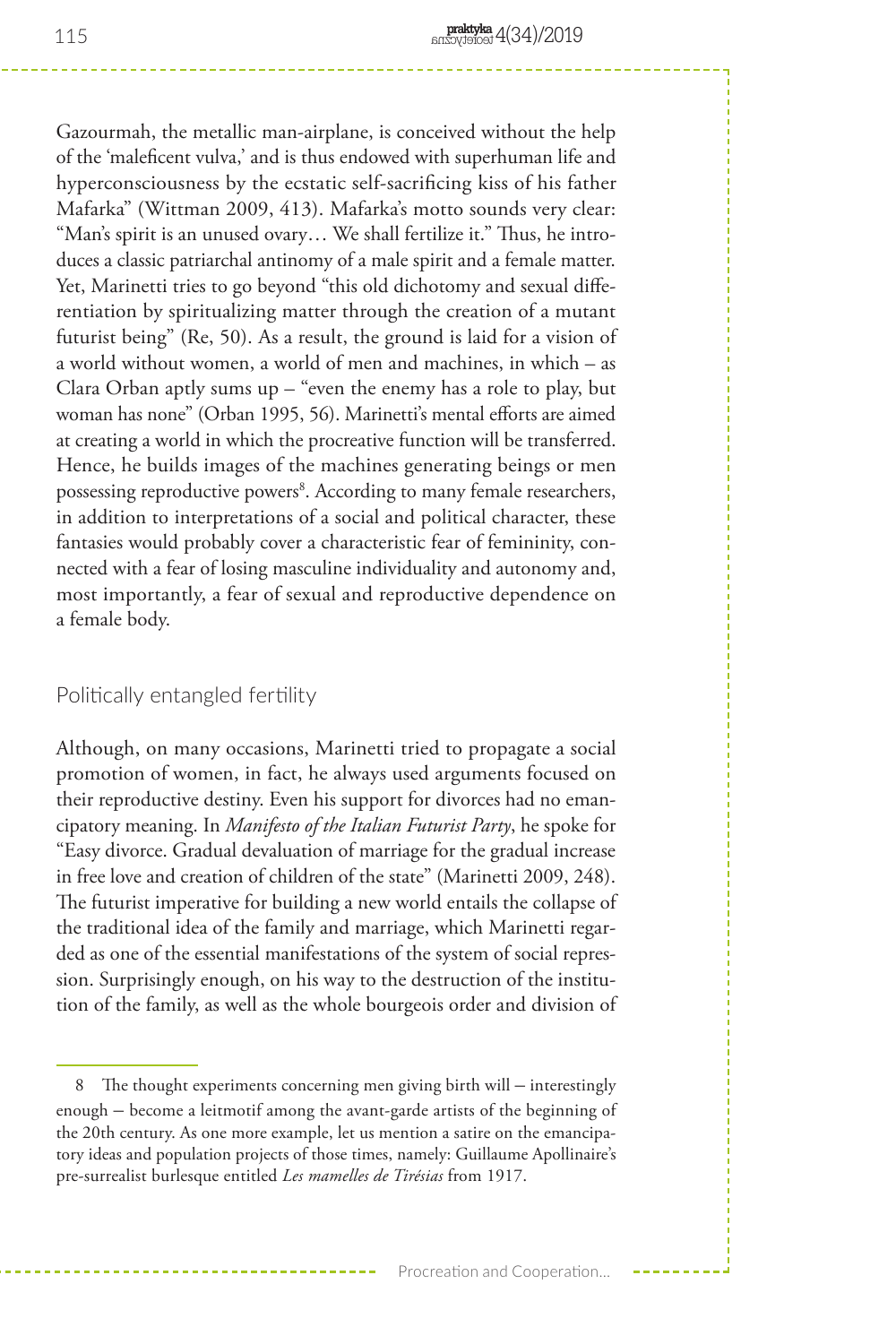roles, Marinetti nevertheless perceived feminists as his most important allies (Re 2019, 51).

This futurist dismantling of the family implies the necessity to direct reflection to the level of the population. It looks as if, in their biopolitical vision, a significant part of which undeniably concerned the plans to destroy the family, the Futurists followed a path similar to the one described later by Foucault, who claimed that, in the history of culture, "the perspective of population, the reality of phenomena specific to population, makes it possible to eliminate the model of the family" (Foucault 2007, 140). Taking the perspective of population, as related to the phenomena occurring on a larger scale and irreducible to the framework of the family (Ibidem) or the local context, seems to be naturally bound up with the total project of the "futurization of life". Its range was to have a universal character, by establishing a close link with the campaign for collective involvement in reproductive work.

Marinetti's ambiguous political orientation, and his changeable views and alliances, were subject to a plenitude of interpretations in the international studies on the avant-garde. The complexity of the political issues of Italian Futurism was most widely examined by Günter Berghaus, who, already in the subtitle of his book *Futurism and Politics*, stretched the horizon of his interpretation between rebellion and fascism, and in the course of his analyses showed the history of the movement from the perspective of the influences of anarchism, anarcho-syndicalism, revolutionary socialism, Italian irredentism, nationalism, the intended accessions to both the Left and the Right, up to the final support of Italian fascism (Berghaus, 1996). Even when all these contradictions were taken into account, what was still pointed out many times were the close connections between the sexual politics of Marinetti's project and pronatalist rhetoric, characteristic of nationalist discourses and the discourse used later by Mussolini (Orban 1995, Gentile 2003, Re 2016).

In any analysis of the biopolitical aspects of the project conceived by the Polish Futurists, what remains absolutely fundamental is the historical moment at which they enter the literary scene. In the atmosphere of post-independence optimism, the postulates repeated after the Italian and Russian Futurists sound completely distinct. Polish public opinion, after 1918, is dominated by such issues as: population processes in postwar Europe, disturbances and transformations in the demographic structure, the balance of the sexes becoming upset, and a fall in the birth rate during the war and postwar compensative efforts, resulting in a high – one of the highest in Europe – birth rate until the end of the 1930s. A general national euphoria based on the idea of building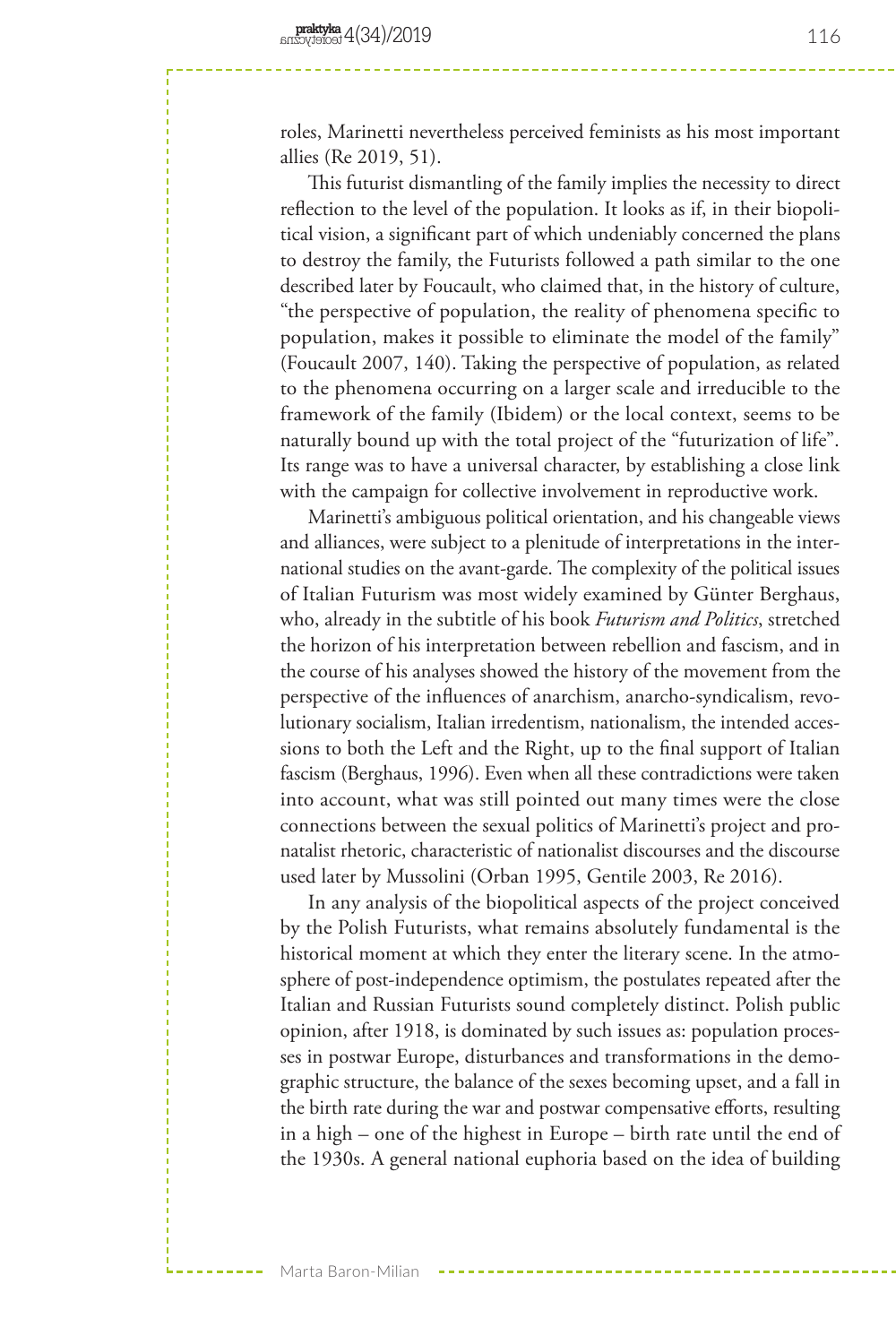the state favoured this phenomenon as well. Thus, the historically and socially-conditioned phenomenon merges with the national postulate that the number of Polish people should grow (Kałwa 1999, 123), which has its three key dimensions: religious, economic and national. This exceptional interest in "maintaining a high reproductive rate among the proletariat" is shared by "the Catholic Church, capitalists and the state, which had aspirations to build a military power" (Kałwa 1999, 125). This tangle of motivations was grasped by Tadeusz Boy-Żeleński in his famous essay "Women's Hell" ("Piekło kobiet") from 1929: "Capitalism gladly sees the excessive supply of workers, which lowers their price and throws them on the mercy of capital; militarism – *der Kaizer braucht Soldaten* – is faithful to the traditions of Frederick II, who regarded his subjects as his own "large zoo"; all this endows the commandment "Reproduce!" with patriotic, civic and social appearances" (Boy-Żeleński 1933, 83). In an atmosphere of increasing nationalism, the right-wing narrative formulating reproduction postulates saw a decrease in reproduction – understood as an opposition to the "duty of begetting Poles" – as tantamount to the weakening of the nation (Marcinkowska-Gawin 1997, 143). Hence, when Boy formulates his famous postulate about the "demobilisation of wombs," he exposes the irreducible historical relationship between population politics and reflection in the categories of nationalism and militarism9 .

Far from the subversive potential and the anarchism declared by the Futurists – and, in fact, remaining in the sphere of declarations – thinking in the categories of nationalism and enthusiasm for the newly- -created state, constantly manifest themselves. For instance, when Czyżewski or Jasieński develop numerous organicist metaphors, perceiving a nation "as a physiologically living creature," which "must form its own strong organism and its most suitable contemporary life" (Jasieński 1978, 40). One can thus ask if the reproduction postulates, and the whole population project in the work of the Polish Futurists, really reveal their paradoxical relationship with conservative pronatalist discourse.

<sup>9</sup> The real critique of pronatalist rhetoric will gain widespread popularity only later, in the public debate on birth control, which will commence in Poland at the end of the 1920s. Conservative and Catholic circles will stand then in opposition to the supporters of neo-Malthusianism—as those who were in favour of the idea of birth control were collectively called.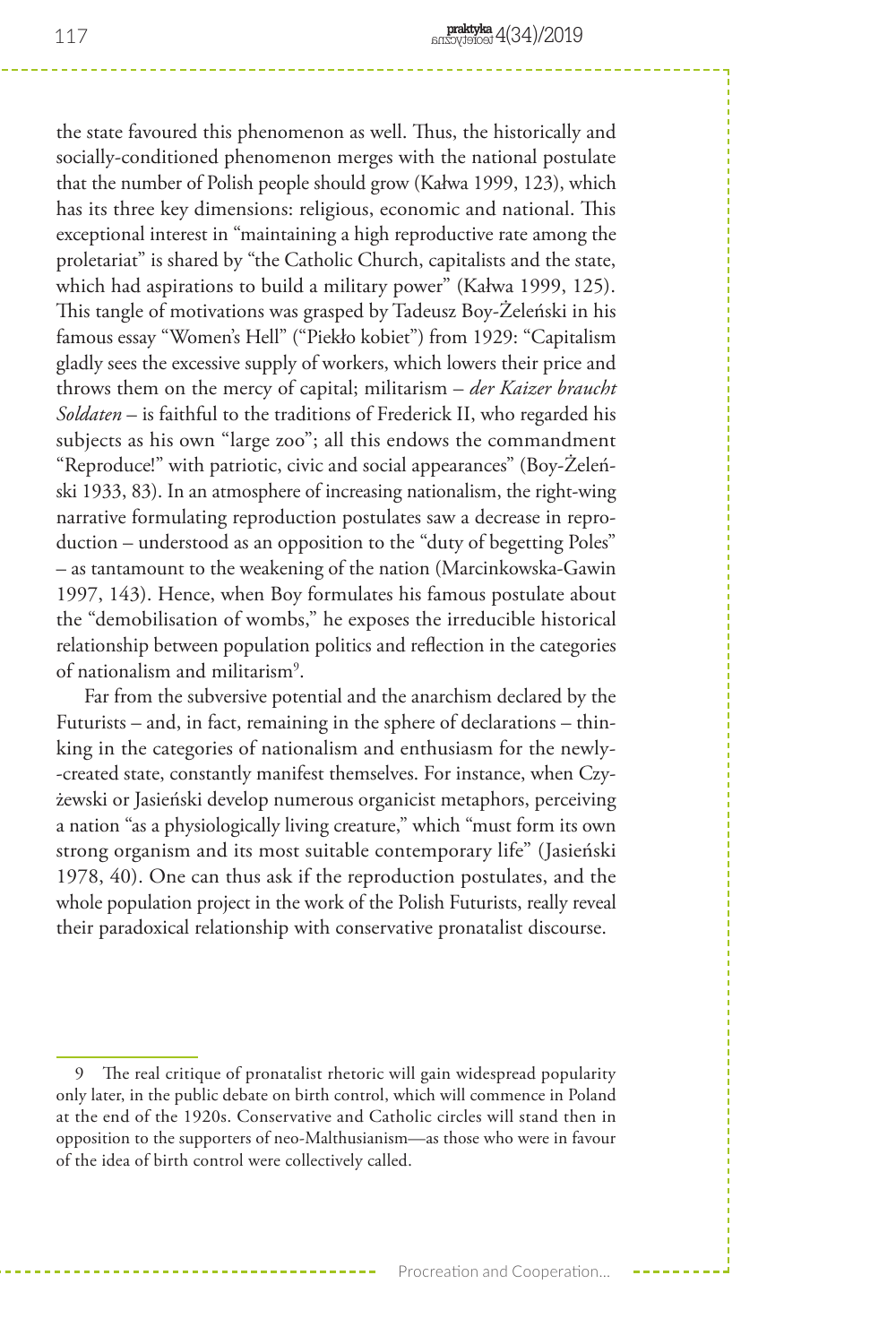## Big-bellied city and countryside

Futurism is to be a cultural and biological rebirth. The representatives of the movement understand this in a somehow straightforward way: without birth, there will be no rebirth; thus, they problematized the relationship between the biological, the social and the political. A city, though sometimes also the countryside, constitutes a stage for this provocative spectacle of potency and impotency. As an indispensable part of the futurist utopia project, a great festival of fertility, would be, however, first and foremost connected with the critique of bourgeois culture and an attempt to transgress the language, forms and social relations created by capitalist economy. In the introduction to "The Land on the Left" ("Ziemia na lewo"), Stern and Jasieński outline a clear alternative: "Poets, choose: a living room of bourgeois culture lined with exotic, crumpled cushions of sentiment, or a naked street shaken with labour pains" (Jasieński, Stern 1978, 73–74). Futurism is to be a cultural and biological rebirth. The representatives of the movement understand this in a somehow straightforward way: without birth, there will be no rebirth; thus, they problematized the relationship between the biological, the social and the political. A city, though sometimes also the countryside, constitutes a stage for this provocative spectacle of potency and impotency.

German Ritz proposed an interesting correlation between depictions of a city and gender issues, in the avant-garde projects of the 1920's. Ritz placed a futurist city on the map of the interwar period somewhere between Peiper's city and the Skamandrite's palimpsestic one, consisting of a civilizational, modern surface and a mythical, romantic depth (Ritz 2002, 156). The most significant point of reference for this line of argument can be Tuwim's "Spring," whose addressee is a Dionysian, orgiastic crowd. And, according to Ritz, a city is the real "area of the battle of the sexes," where the subject is constituted in relation to nature; in the formation of this relation the attitude to the Other, that is, to the other sex, is revealed. The avant-garde battle for a city (marked by femininity) would, in fact, constitute a representation of the male fight for domination and possession (Ritz 2002, 158).

In the analysis of Stern's poem "Nymphs," Ritz shows a transition from the objectification of a woman in her procreative task and her elevation in the myth of a foremother, up to the point at which a woman becomes once again a subject of language (Ritz 2002, 162). This moment is an outburst of female laughter, when words are, at the same time, subject to dadaistic disintegration and syllabic combination, as well as to onomatopoeic operations, in which phonemes imitating laughter ("ha ha") and particles ("ha ha that hut has a full gut") are linked together. In the word play, in the Polish original, laughter, belly and home form here a combination,<sup>10</sup> which, in a way, refers to an old Polish

<sup>10</sup> Beata Śniecikowska thoroughly analyzes the implications of the instru-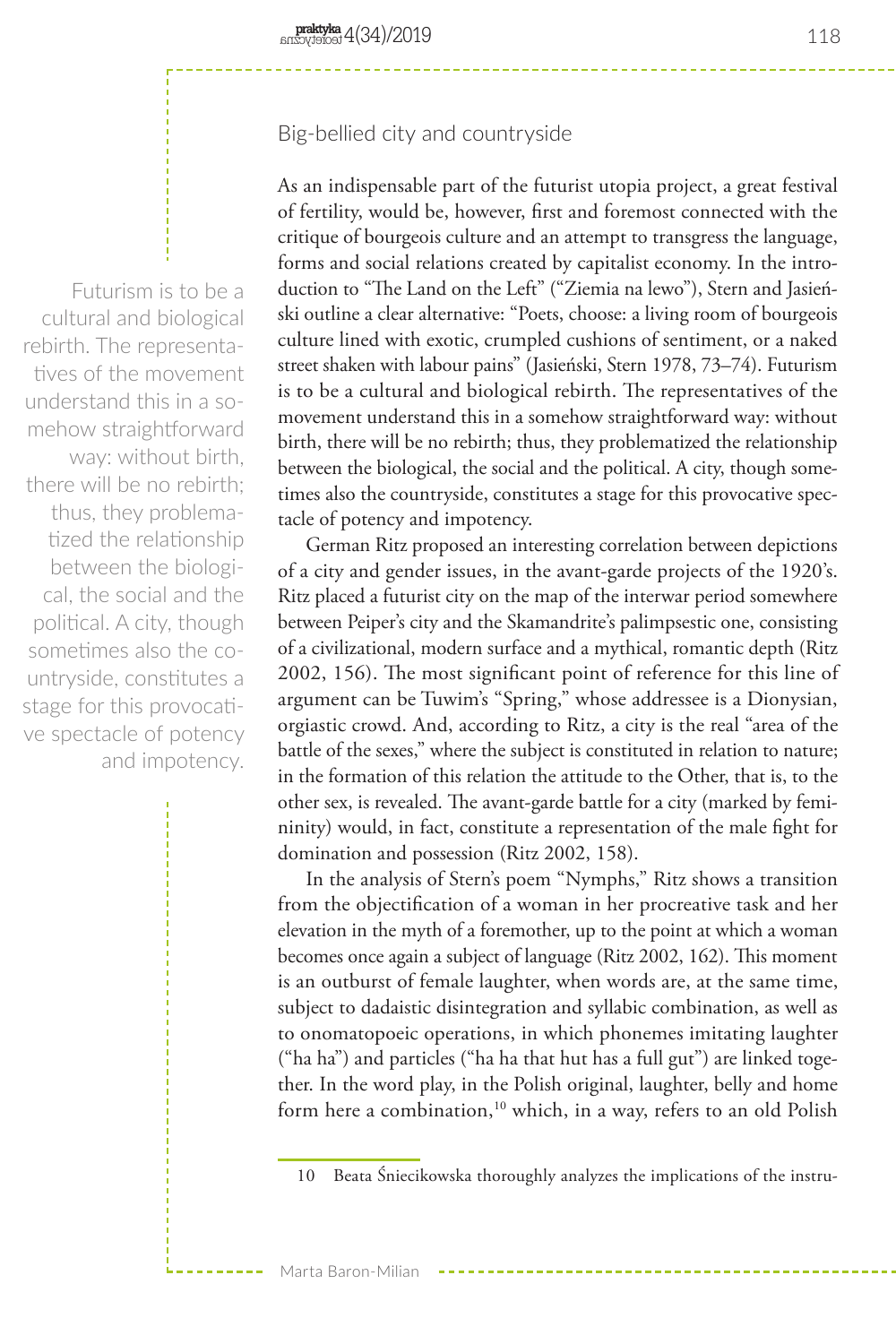proverb addressed to a guest, welcoming and encouraging him or her to eat. On the one hand, it is an euphoric invitation to enjoy all the offered benefits and goodness, which – once again – reduces a woman to a belly, to a sexual and reproductive function; yet, on the other hand, it is a suddenly, surprisingly resonating voice – subversive, the simultaneous singing and laughing of a woman subject, which dismantles the male-centric paradigm and male language, "independently organizes *morphe*, creates carriers of meaning, and thus initiates the process of semiosis" (Ritz 2002, 162). Hence, the ludic sing-song manages to break the avant-garde construct of inventiveness, invariably perceived as a male one.

What disturbs this construct is a female, ludic linguistic invention. The civilised countryside becomes a textual space of the event, which "loosens the historical anchoring of the symbolic order, determined in cultural (civilisation) terms, so the participants of the battle of sexes can constitute it anew in a ludic way" (Ritz 2002, 163). Ritz expands his thesis in relation to other poems written by Stern, in which a man of the city is a prisoner of the order of the sexes, and only in primitivist comebacks, a secondary naturalness, on a ludic or folk plane, can he form anew his/her sexual relations. This ludic vitalism has a considerably more important role to play than it has usually been given.

Nonetheless, it can easily be noticed that this rhetoric of male conquest – referring to the city and resulting from the tensions occurring in the battle of the sexes – crumbles in numerous images of infertility/ impotency or wrong investments of procreational potential, which, in fact, very frequently become metaphors of the city itself: a city that is still non-modern by the futurist standards. Thus, for instance, Aleksander Wat begs fertility to come "in our cities, yellowed as eunuchs" (Wat 1997, 285), calling on the futurist restorers: "let's crawl from cities, as from shrivelled husks, / cities where barrenness already strikes the gong," and conjuring up visions of a future revival on the scale of the biblical Flood: "We'll flood with tar cities of history, / And set you on the peak, fertility!" (Wat 1997, 287).

Thus does futurist sexual politics stretch the city between three negatively valued, inappropriate forms of investing reproductive potential. Firstly, the family: associated with a conservative view of procreation, which is rooted in the principles of bourgeois morality, against which the Futurists fight so hard. Secondly, prostitution: a sign of economic

mentation in Stern's poem, showing how the text is connected with the idea of primitivism (Śniecikowska 2008, 419-423).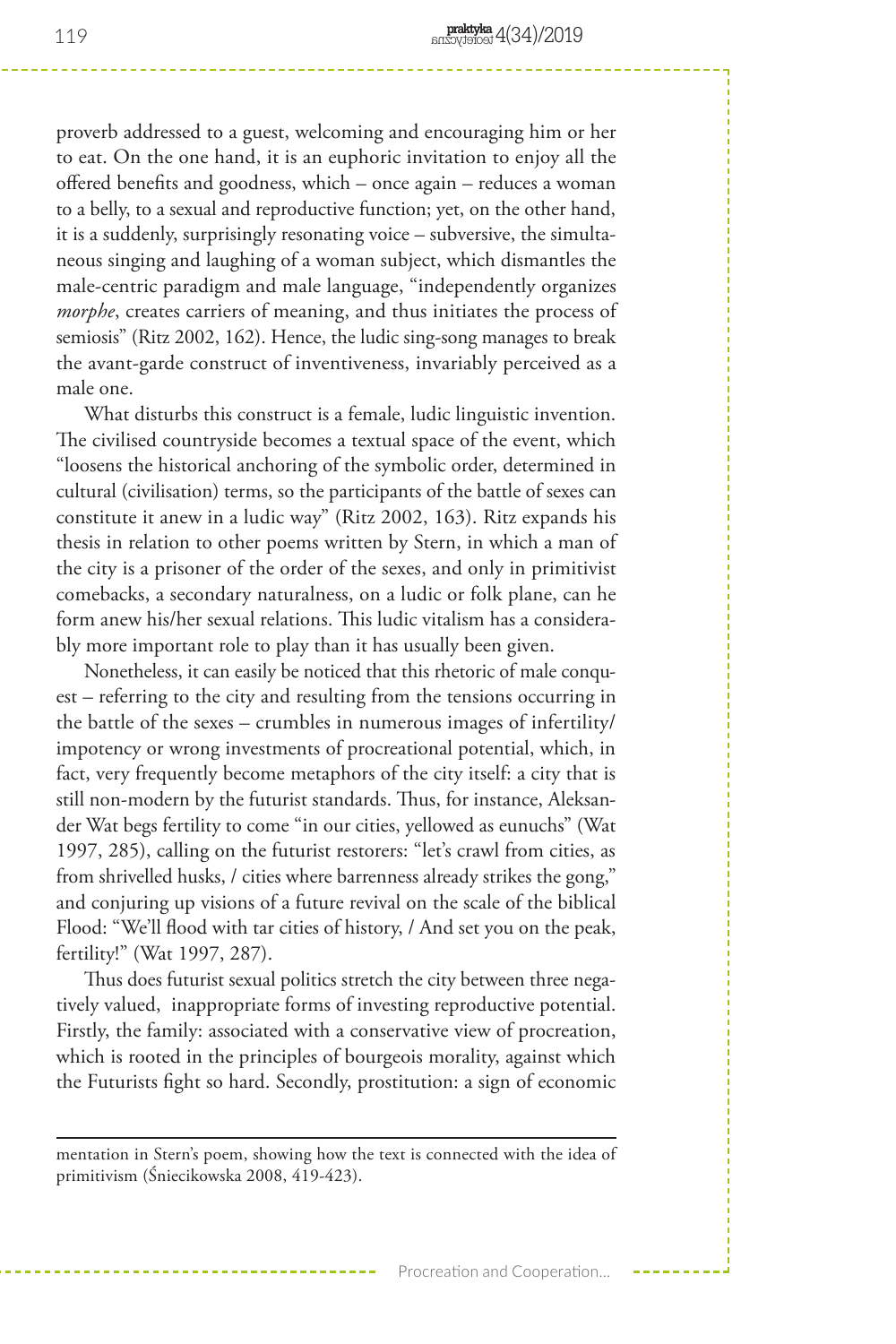violence, shown as a waste of life energy and serving as a symbol of patriarchal, bourgeois corruption. In the third "dark" point on the city map, we encounter a negative character: an impotent or an onanist, accused of wasting reproductive potential. Each of these elements appears to be hostile to futurist revolutionary goals.

A similar critique is undertaken by Jasieński in his poem "The City," in which he shows the city as a real biopolitical metropolis. The author of "The Land on the Left," builds an analogy between three elements: a factory, a city and a body – placing them together in a cycle where industrial production corresponds to sexual reproduction; yet, at the same time, in the operation modes of the same machine, enormous reproductive potential is constantly wasted:

"Dark. Silent. Black. None will make a sound, awaken. It works, it works, at night THE CITY—FACTORY OF MEN." (A 147)

"In brothels, hotels […] In a thousand throngs with the rhythm of blood Works a gigantic Dynamo. Upon kilometres of straw the City lounges – A vast, brewing henhouse" (A 147)

"Ciemno. Cicho. Czarno. Nikt się nie ozwie, nie zbudzi. Pracuje, pracuje w nocy MIASTO – FABRYKA LUDZI" (A 147)

"Po burdelach, hotelach [...] Tysiącem tłoków w rytmie krwi Pracuje gigantyczne Dynamo. Na kilometry sienników rozparło się Miasto – Wielki, parzący się kurnik" (A 147)

In his vision, the poet transforms the industrial city into a biopolitical one, in which a factory is no longer separated by a wall from the urban space, and thus shifts the boundaries between the private and the public. Production and procreation take place within the area of the whole city, as in a biopolitical metropolis – as it is described by Negri and Hardt – which turns into a space of reproducing hierarchy and exclusion,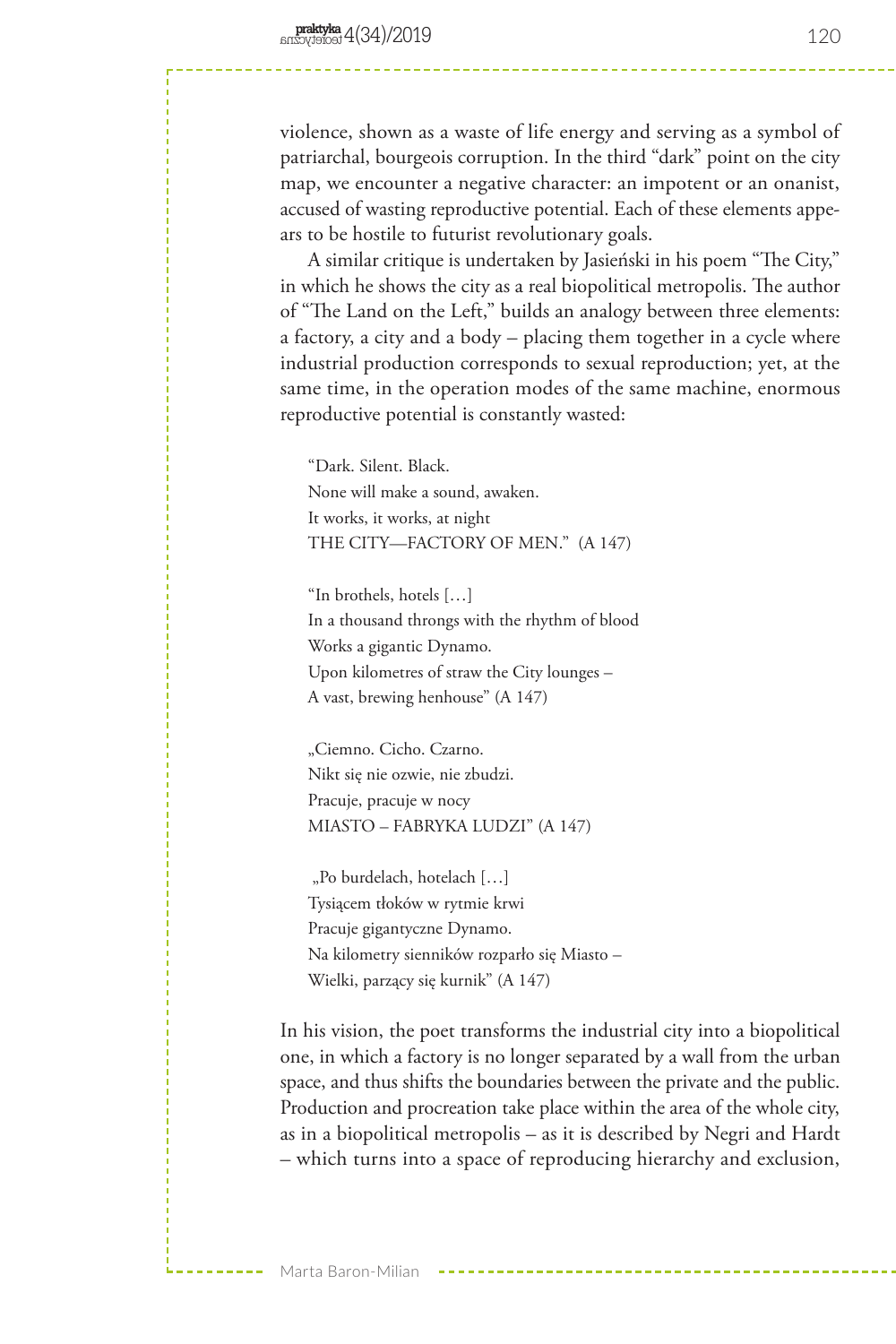practising male dominance and sexual violence towards women. The impersonal metropolis itself – called by Jasieński "a factory of men" or "a gigantic Dynamo" – wields here "a silent economic control that is as vicious and brutal as any other form of violence (Hardt and Negri 2009, 280).

In the futurist manifestos, it is tiredness and exhaustion that serve as synonyms of bourgeois culture; the avant-garde reaction to them must be energetic and violent. Hence, they must respond to the principle of capitalist accumulation, the bourgeois ethics of saving and growing wealthy, with the uneconomical frenzy of spending, multiplying and begetting. They promote wasteful spending of potential; yet, not in order to lose but in order to multiply. It is neither the economy of wasting nor of reasonable accumulation; it is the frenzy of uncontrolled and dangerous multiplication. This politics of reproduction shown in the language of sexual economy makes it possible to easily determine the adversaries of the avant-garde. These will be: a frugal burgher, who procreates according to the conservative marriage pattern and a decadent, who – depending on the context – is personified either by an impotent or an onanist,<sup>11</sup> but definitely most often as a poet.

Jasieński repeatedly returns to these themes, making a poet-decadent- -impotent one of the antiheroes of his manifesto *To the Polish Nation*  (Jasieński 1978, 14) and, in another place, demonstrating the anti- -futurist features of onanism, best suited to characterize all the passeisms: "Cubism, Expressionism, Primitivism, Dadaism have outdone all the 'isms.' What is left as a not yet exploited artistic trend is onanism. We suggest it as a collective name for all our opponents. As a form of justification we emphasize the fundamental elements of anti-futurist art: asexuality, inability to impregnate the crowds with their art, calm and passeistic masturbation in the darkness of melancholic studios" (Jasieński 1978, 17).

A poetic transformation of this theme can be found in the endings of the two poems by Aleksander Wat cited below:

"Only the poet, oblivious of the law of fertility,

hunts his own shadows, slouching low.

Don't heed my verses, O naïve brood!

<sup>11</sup> "Insults such as 'eunuch,' 'castrate,' or the insinuations about the adversaries' alleged impotency, functioned in the language of the Italian Futurists as tried-and-tested invectives, with which their opponents were plied" - writes Kasper Pfeifer, in his thorough analysis of the futurist models of masculinity (Pfeifer 2018).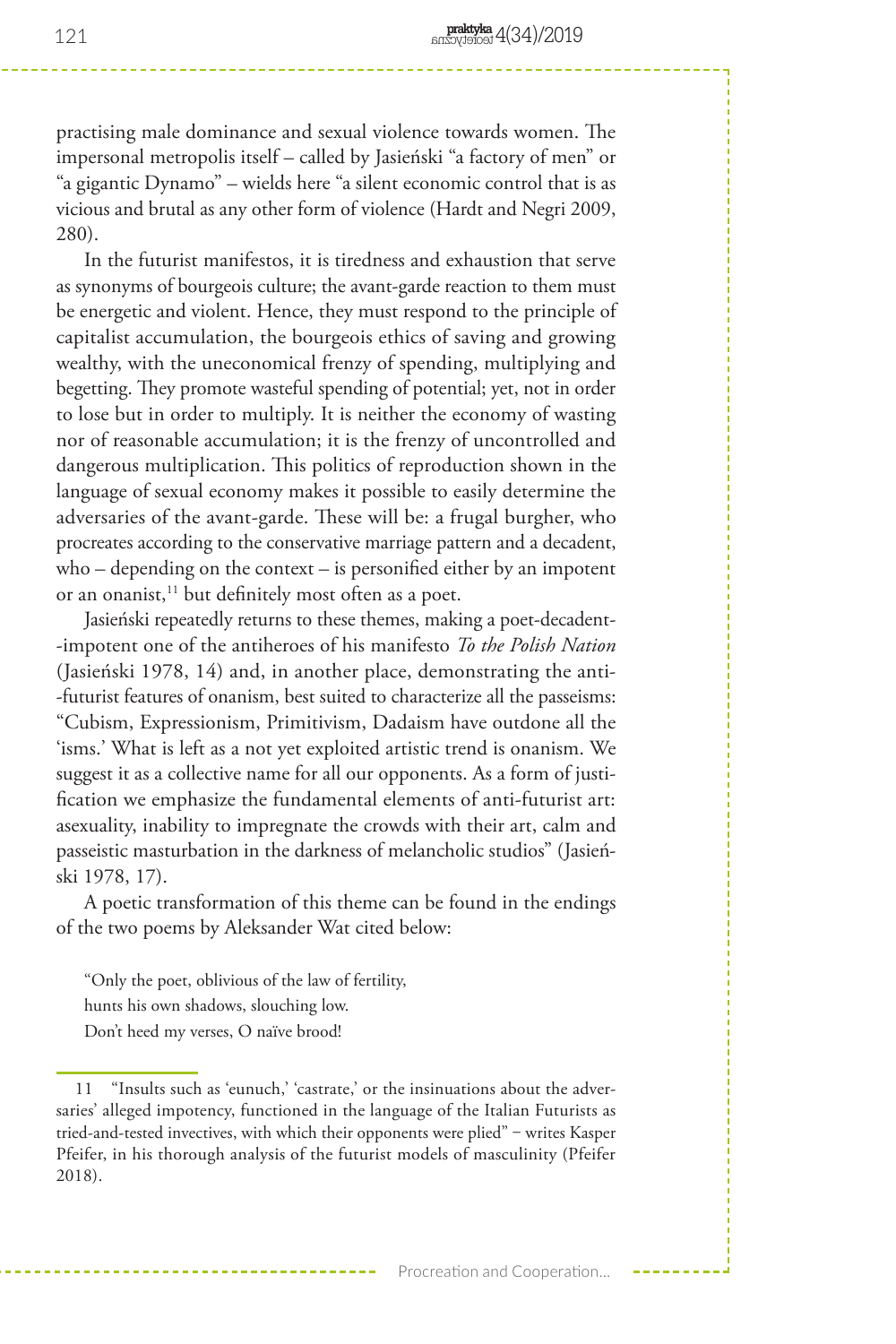Get you to bed, that your belly grow! In that enormous, swollen, wondrous clod, sits and howls the real *futurus*" (Wat 1997, 285)

"Jedynie poeta, niepomny prawa płodności, Garbiąc się, łowi swe własne cienie. Nie słuchajcie moich wierszy, o naiwni ludzie! Idźcie do łóżek, aby brzuch wam urósł! W tej olbrzymiej, wzdętej i cudownej grudzie Siedzi i ryczy prawdziwy futurus!"

Thus do we read in "Begetting," and in (the almost twin-like, as befits the cult of multiplication) "Fertility":

And when in wastes my hours, barren, boom heavy, pulsing, and like shot run low like a bell, swollen up with blood and sperm, I call you with the virile roar of buffalo (Wat 1997, 287)

 I gdy godziny me w pustkach bezpłodnie grzmią Ciężkie, pulsujące i wyczerpane jak ołów, Jak dzwon nalany spermą i krwią Wołam cię płodności porykiem bawołów

Both of Wat's poems finish with a view of infertility, whose "carrier" is a poet-impotent, a view which turns the classic, metapoetic rhetorical tropes inside out. Instead of praising his creative power, the poet is presented as "oblivious to the laws of fertility". He has no talent and word at his disposal, but only "blood and sperm." Instead of calling upon a muse for help, he is calling upon fertility – not with a rhyme but with the roar of buffalo; while the reader is called upon not to listen but instead to beget, not to passive reading but to reproductive activity. Thus, the desirable product of poetic efforts is not a poem but "that enormous, swollen, wondrous clod" – a pregnant belly, from which a voice of future, a howl of the real *futurus*, is heard.

## Immunization and communization

The paradoxical entanglements and involvements of the futuristic social and political criticism outlined above should be considered its weakest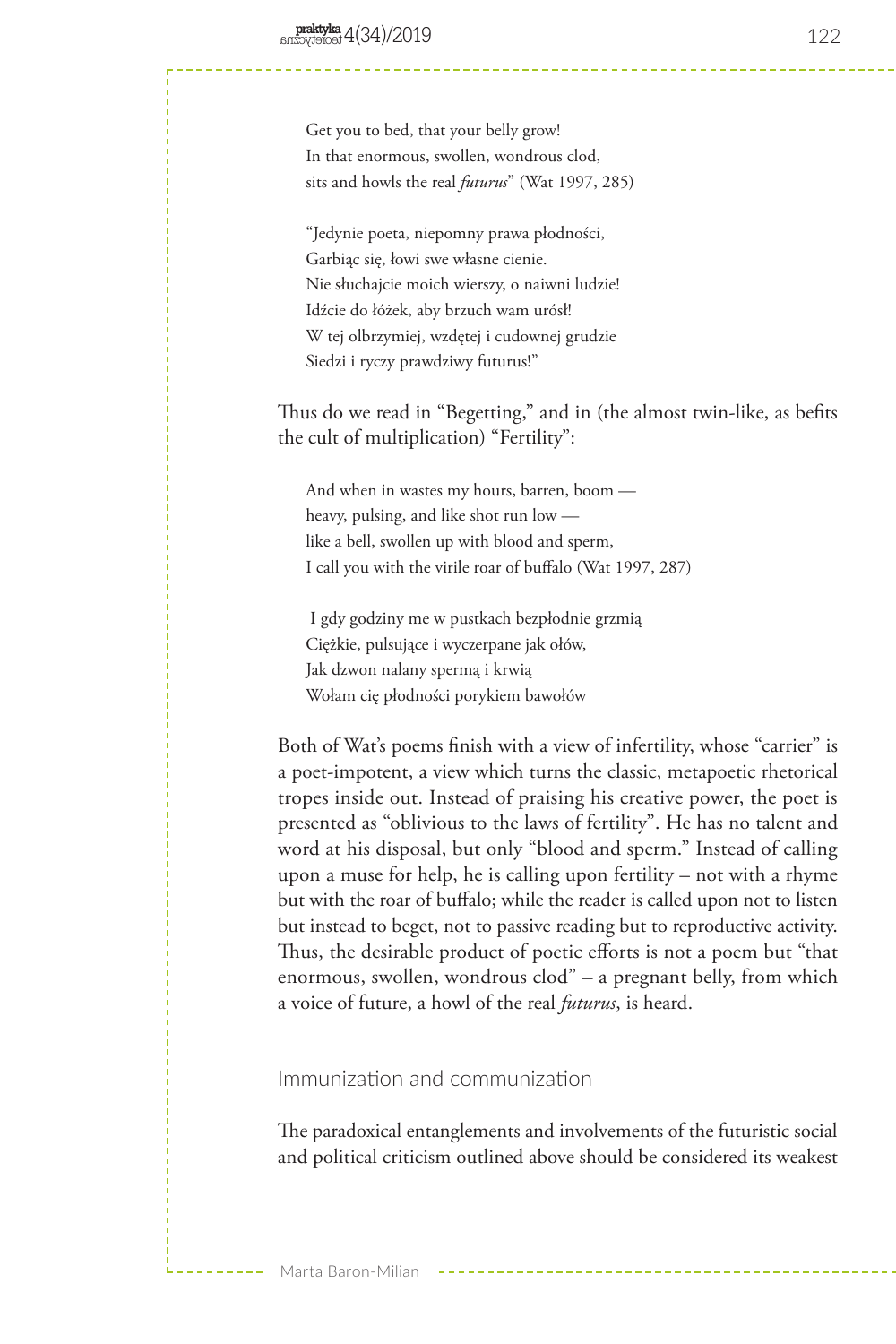point, which makes it impossible to create a coherent vision of the society of the future. However, it surprisingly becomes possible, if we change the perspective and start not with the explicit criticism but from the concept of life.

In 1923, Bruno Jasieński wrote, "the Polish organism, unprepared by a vaccine, caught a bug of modernity. The fight of the organism with the bug has started, the fight for life or death – the hasty, frenzied production of one's own antitoxins. […] this period of fight and painful transformation of the organism will go down in the history of modern culture under the name of Polish Futurism" (Jasieński 1978, 53 ). By means of this precise, organic, immunological and at the same time martial metaphor, Jasieński reveals the connection between a virulent modernity and the social organism attacked by it. The stimulation of its immunological mechanism results in the call for an immunological response, which would be the avant-garde: born in pain and fever, standing – as a defence mechanism – on the side of life. Jasieński formulates the immunological argument in the context of the diagnosis of a suddenly emerging external threat to social identity, namely, modernity. In the view of the poet, however, immunization does not have the nature of a reactive attempt aimed to preserve identity and protect subjectivity: the process of antitoxin production initiates the painful transformation of the whole organism.

This paradox might suggests that what we deal with in the futurist project is a peculiar dialectics of immunization and communization. Immunization is a fundamental process constituting an organism by making it immune or resistant, and connected with separating it from the external environment, by enclosing and sealing – both its corporeal and subjective – boundaries. For Roberto Esposito, immunization becomes a form of biopolitical demarcation of the boundaries between I and non-I, a movement aimed at the protection of individual life, at individual safety, at the preservation of identity (Esposito 2013, 58). Communization is quite the contrary. Both terms derive from the same root: *munus*, which means a "gift" given in a community (Esposito 2013, 14, 55, 59).12 Hence, the dialectics of immunization and communization is the dialectics of enclosure and opening – of that which is "proper," one's own, and that which is "common," of giving and refusing to participate in the circuit of social circulation (Esposito 2013, 59).

This paradox might suggests that what we deal with in the futurist project is a peculiar dialectics of immunization and communization.

<sup>12</sup> Mikołaj Ratajczak analyzes, in detail, this etymological trail in the article: *Poza paradygmat immunizacji: biopolityka w filozoficznym projekcie Roberta Esposito*  (Ratajczak 2011).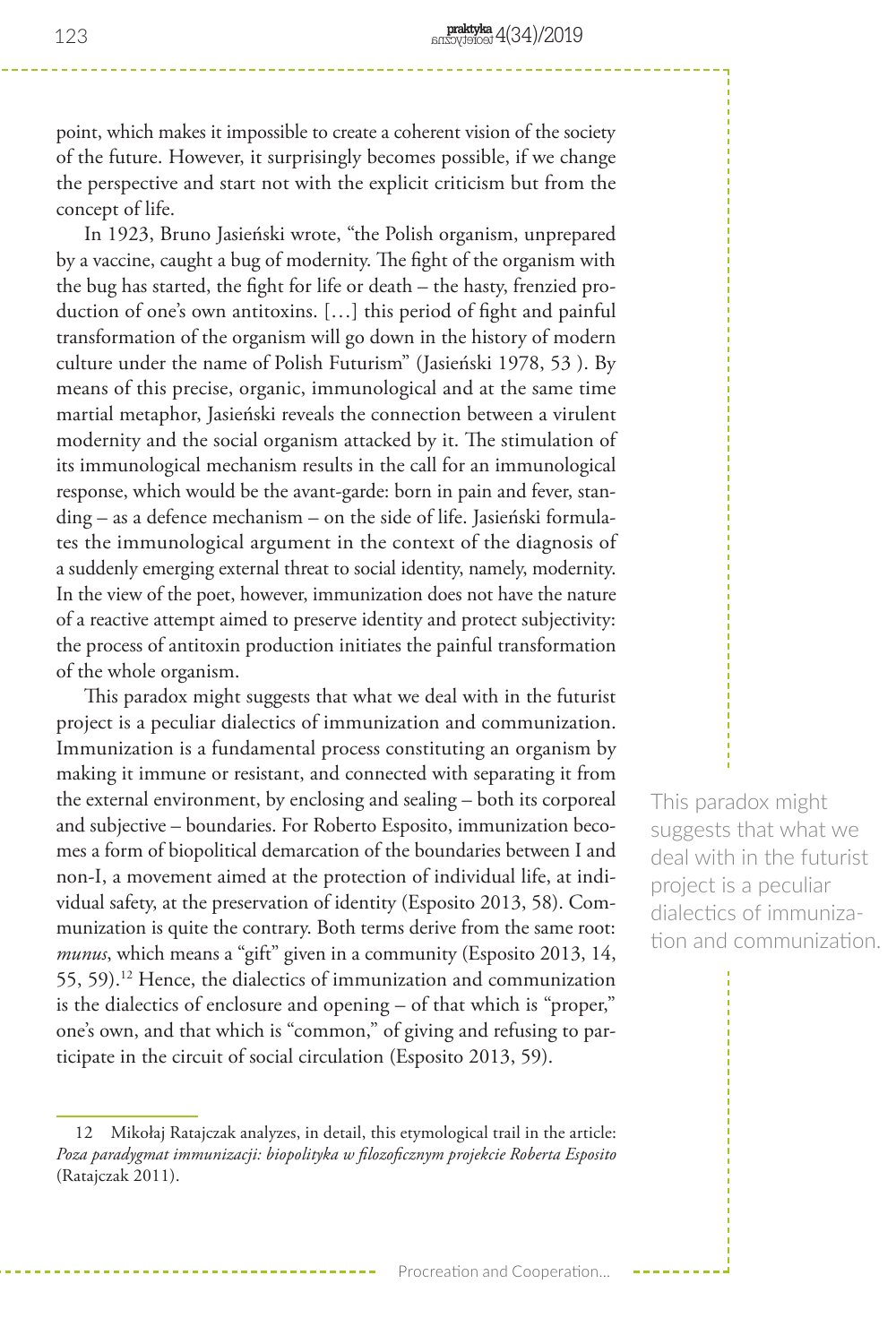Undoubtedly, the futurist reproduction postulate seems like an ecstatic explosion of communal life. In the centre of Futurism there stands an affirmative politics of life, which – by means of art – promotes new forms of collective coexistence, breaking by means of an immunological independence from the dimension of community, from *communitas*. At the same time, it means situating oneself against property right, in its basic form connected with the body and fundamental for formulating the concept of subjective identity. It can be said that a Futurist does not want to own anything, even his or her body.

A figure perfectly antithetical to the above outlined ideal would be an onanist, appearing in so many futurist manifestos and poems, including the most famous – "The Pissoirs" (*Pissuary*) by Stern (Majerski 2001, 78) – as the one who refuses to participate in the euphoria of procreation, in other words, an optimistic vision of creating the new life of a new community. It is mainly he who comes under fierce criticism from the futurist population project.

Taking the perspective of the dialectics of immunization and communization, allows for a slightly different arrangement of other futurist aporias. Undoubtedly, these aporias include the tension between thinking in national categories and cosmopolitanism, related to the total project of a supranational community which does not lay claim to any identity. This is one side. On the other, however, what is also unravelled here is one of the reasons why the Polish Futurists do not become Dadaists – in such a case, they would have to completely turn all the institutional forms inside out. And this is what they cannot do; on the rising tide of the post-independence euphoria they save the state as a new creation. Hence, the images of begetting and birthing frequently seem to ally themselves with nationalist, pronatalist rhetoric. Yet, the Polish Futurists become entangled in a peculiar paradox, as they decide at the same time to speak out against isolationist ideas of biopolitics, ignoring social relations and political borders. For they are real cosmopolites, who conceive a horizontal community against all hierarchies and borders.

Moreover, the communizing angle enables us to see one of the possible solutions to the paradoxical connection between the fascination with primitivism and the ludic, and technological utopia. The communizing ideal and dream about community make it possible to establish a link between the futurist understanding of the past and of the present – thanks to the aporia underlying the very concept of community, which is always and at the same time a matter of the past and the future. On the one hand, its – primeval and lost – ideal is situated in the past. On the other, the Futurists perceive community as one which is still to come;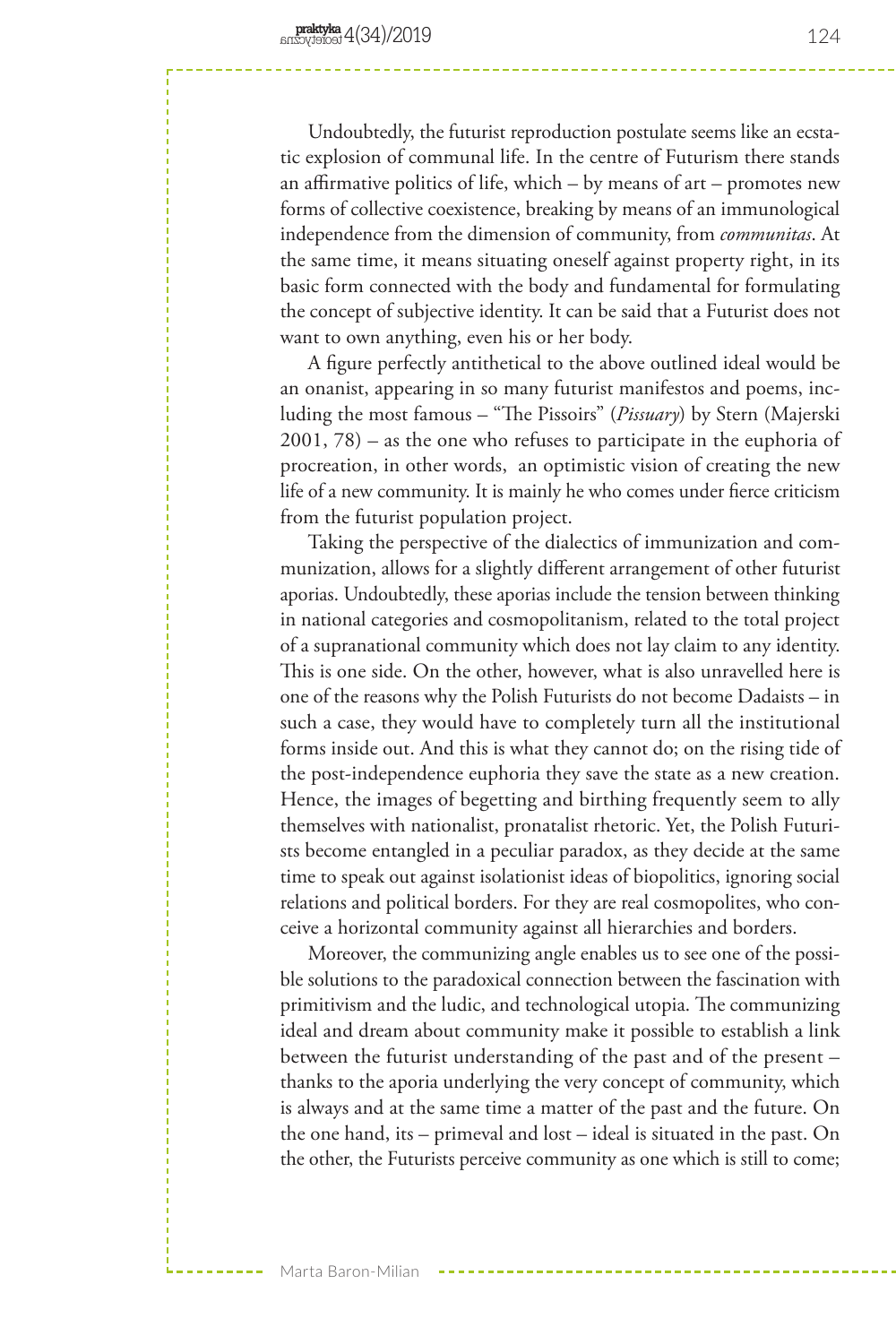it is a matter of the future and of future collective work. The Futurists want to unite, not on the basis of universally binding social and political laws but according to different rules, against social hierarchies, political divisions, economic exchanges. In this sense, thinking in terms of community or the collective is the most significant element of the futurist hostility towards politics and society.

The Polish Futurists seem not to think about subjects in terms of stable, sterile, sealed borders; on the contrary, they expose the boundaries of the subject to numerous disturbances, openings, exchanges and transfers – exactly against the modern tendency to the immunological sealing of a corporeal layer (Pacewicz 2017). Thus, Aleksander Wat's description of the world as "a vast and milky lump indeed,/ possessed of infinitely many guts,/ a starry-breasted mare with milk to feed/ stones, plants, beasts, humans, spirits," may best convey a dream of liberating oneself from "the destructive and self-destructive logic of *immunitas*" (Esposito 2013, 64) and as an attempt to return to thinking about its opposite, "the open and plural form of *communitas*" (Esposito 2013, 64), which would imply the exposure to all the risk connected with the unsealing of the protective barriers of body and subject. It is just as if the real futurist revolution started from the body and the material functions of corporeality, in which unregulated and uncontrolled exchanges with the world and within a community lead to a great orgy of bodies.

Within this sphere, birthing and begetting are neither a matter of family, nor of institution, nor of state, but become a matter of collective life. Thus, they stand not only against culture, society, morality, religious rules and the family, but against the whole political apparatus with its biopolitical dispositions. The futurist anti-bourgeois claims fail in many fields, allying with conservative discourse or overlooking paradoxes and weaknesses, resulting from a narrow understanding of social, political, economic and gender categories. The communizing angle make it possible to see the potential of futurist thinking in terms of community or the collective and opens the path of completely different, alternative understanding of their political project, starting from the concept of life and body with unsealed borders.

### **References**

Jasieński, Bruno. 1978. "Do narodu polskiego. Manifest." In, *Antologia polskiego futuryzmu i Nowej Sztuki*. Selected by H. Zaworska. Intro-

The futurist anti-bourgeois claims fail in many fields, allying with conservative discourse or overlooking paradoxes and weaknesses, resulting from a narrow understanding of social, political, economic and gender categories. The communizing angle make it possible to see the potential of futurist thinking in terms of community or the collective.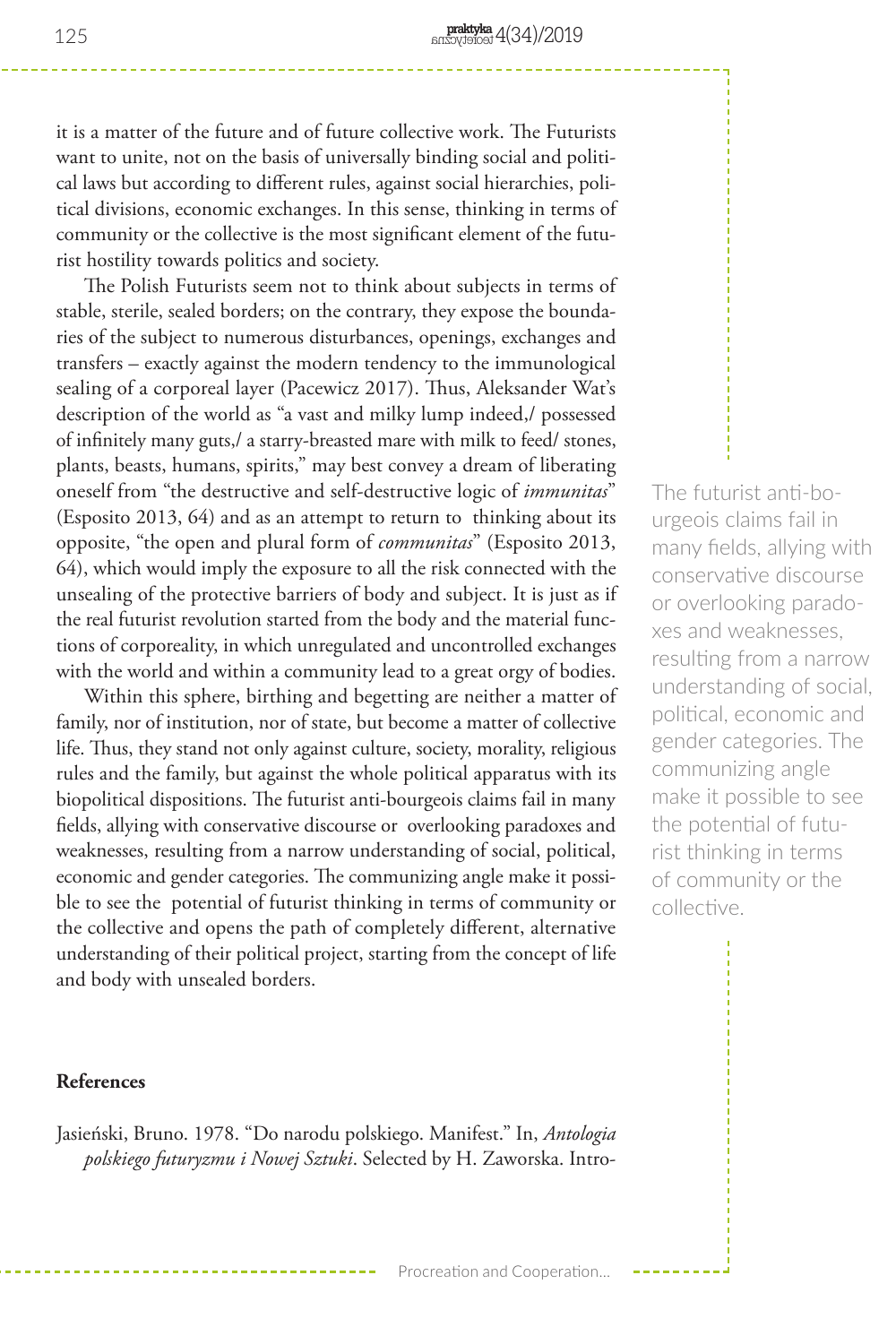duction by Zbigniew Jarosiński. Wrocław: Zakład Narodowy im. Ossolińskich.

- Jasieński, Bruno, Stern, Anatol. 1978. *Wstęp do "Ziemi na lewo"*. In *Antologia polskiego futuryzmu i Nowej Sztuki*. Selected by H. Zaworska. Introduction by Zbigniew Jarosiński. Wrocław: Zakład Narodowy im. Ossolińskich.
- Baumgarth, Christa. 1987. *Futuryzm*. Trans. J. Tasarski. Warszawa: Wydawnictwo Artystyczne i Filmowe.
- Berghaus, Günter. 1996. *Futurism and Politics: Between Anarchist Rebellion and Fascist Reaction*. Oxford: Oxford University Press.
- Blum, Cinzia Sartini. 1996. *The Other Modernism. F. T. Marinetti's Futurist Fiction of Power.* Berkeley, Los Angeles, London: University of California Press.

Boy-Żeleński, Tadeusz. 1933. *Piekło kobiet*. Warszawa: Gebethner i Sp.

Delaperrière, Maria. 2004. *Polskie awangardy a poezja europejska. Studium wyobraźni poetyckiej*. Trans. A. Dziadek. Katowice: Wydawnictwo Uniwersytetu Śląskiego.

- Esposito, Roberto. 2013. *Terms of the Political: Community, Immunity, Biopolitics.* Trans. Rhiannon Noel Welch. New York: Fordham University Press.
- Federici, Silvia. 2004. *Caliban and The Witch. Women, the Body and Primitive Accumulation*. New York: Autonomedia.
- Foucault, Michel. 2010. *Bezpieczeństwo, terytorium, populacja*. Trans. Michał Herer. Warszawa: Wydawnictwo Naukowe PWN.
- Foucault, Michel. 2007. *Security, Territory, Population*. Trans. Graham Burchell. London: Palgrave Macmillian.
- Gajewska, Agnieszka. 2008. *Hasło: feminizm*. Poznań: Wydawnictwo Poznańskie.
- Gazda, Grzegorz. 1974. *Futuryzm w Polsce*. Wrocław: Zakład Narodowy im. Ossolińskich.
- Gentile, Emilio. 2003. *The Struggle for Modernity. Nationalism, Futurism and Fascism.* Westport, London: Praeger.
- Kałwa, Dobrochna. 1997. "Głosy kobiet w sprawie planowania rodziny w świetle prasy z lat 1929-1932." In, *Kobieta i kultura życia codziennego wiek XIX i XX*. Eds. A. Żarnowska, A. Szwarc. Warszawa: Wydawnictwo DiG.
- Kolesnikoff, Nina. 1982. *Bruno Jasieński: His Evolution from Futurism to Socialist Realism*. Wilfrid Laurier University Press. Ontario.

Majerski, Paweł. 2001. *Anarchia i formuły. Problemy twórczości poetyckiej Anatola Sterna.* Katowice: Wydawnictwo Uniwersytetu Śląskiego. Marcinkowska-Gawin, Magdalena. 1997. "Boyownicy i boyowniczki."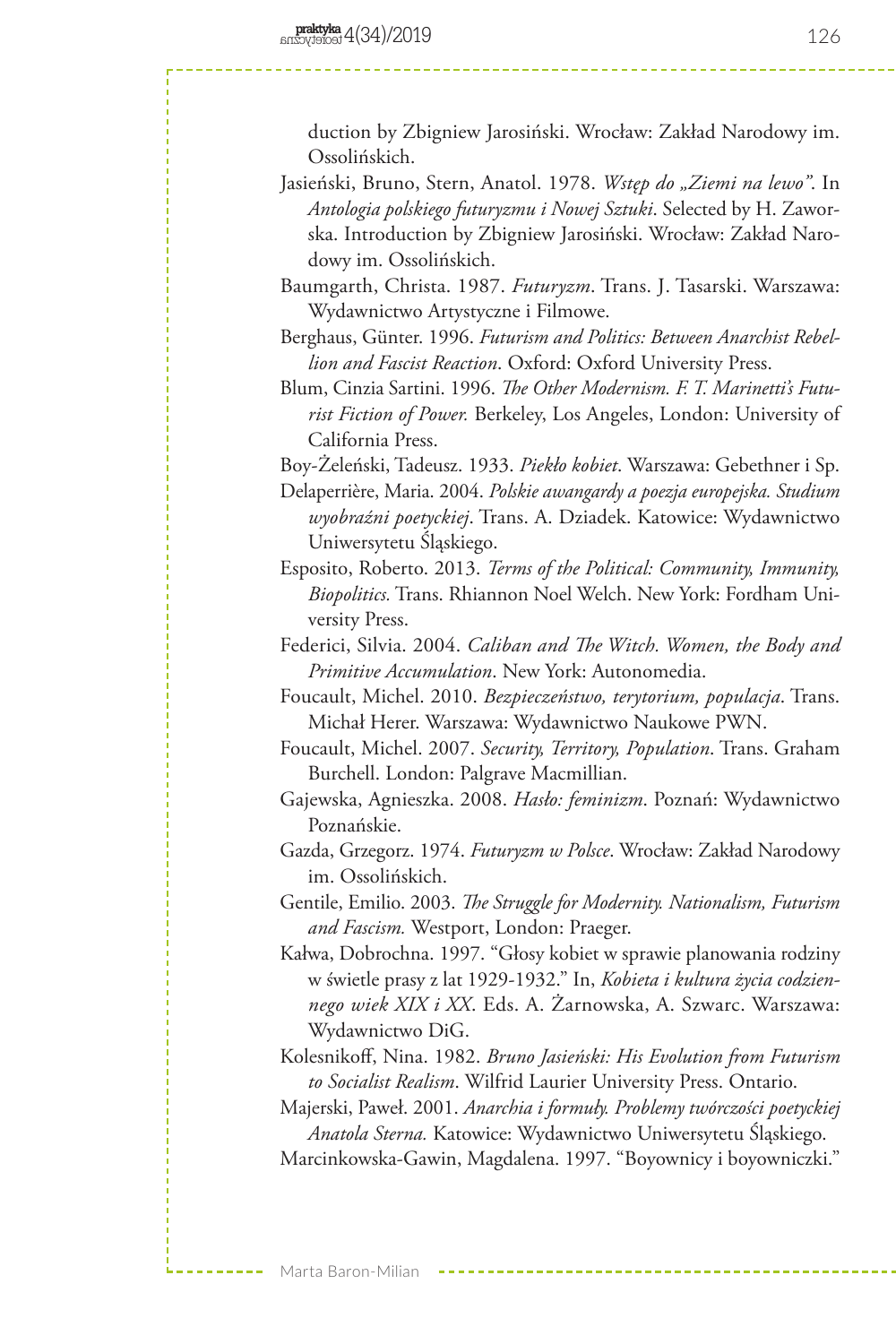Środowisko 'Wiadomości Literackich.'" In, *Kobieta i kultura życia codziennego wiek XIX i XX.* Eds. A. Żarnowska, A. Szwarc. Warszawa: Wydawnictwo DiG.

Marinetti, Filippo Tommaso. 2009. "Manifesto of the Italian Futurist Party." In, *Futurism. An Anthology*. Eds. L. Rainey, C. Poggi, L. Wittman. New Haven and London: Yale University Press.

Mauro, Evan. 2013. "The Death and Life of the Avant-Garde." *Mediations. Journal of the Marxist Literary Group* 1–2.

Orban, Clara. 1995. "Women, futurism and fascism." In, *Mothers of Invention. Women, Italian Fascism and Culture*. Ed. R. Pickering-Iazzi. Minneapolis, London: University of Minnesota Press.

Pacewicz, Krzysztof. 2017. *Fluks. Wspólnota płynów ustrojowych*. Warszawa: PWN.

Pfeifer, Kasper. 2018. "Mężczyźni przyszłości: futuryzm i peryferyjna męskość. Prolegomena." *Wielogłos* 4.

Rainey, Lawrence. 2009b. "Manifestos and Theoretical Writing." In, *Futurism. An Anthology*. Eds. L. Rainey, C. Poggi, L. Wittman. New Haven and London: Yale University Press.

Rainey, Lawrence. 2009c. "F. T. Marinetti and the Development of Futurism." In, *Futurism. An Anthology*. Eds. L. Rainey, C. Poggi, L. Wittman. New Haven and London: Yale University Press.

Ratajczak, Mikołaj. 2011. "Poza paradygmat immunizacji: biopolityka w projekcie filozoficznym Roberta Esposita." *Praktyka Teoretyczna*  2/3.

Re, Lucia. 2009. "Mina Loy and the Quest for a Futurist Feminist Women". In, *The European Legacy: Toward New Paradigms*.

Re, Lucia. 2016. "Mater-Materia. Maternal Power and the Futurist Avant-Garde." In, *The Great Mother. Women, Maternity and Power in Art and Visual Culture*, 1900–2015. Ed. M. Gioni. Fondazione Nicola Trussardi.

Re, Lucia. 2019. "Women Futurists: Italian Women Artists and Writers." In, *Handbook of International Futurism*. Ed. G. Berghaus. Berlin, Boston: De Gruyter.

Ritz, German. 2002. "Nowy świat i dawny wizerunek kobiety. Polska awangarda po roku 1918 a kulturowe aspekty płci." In, *Nić w labiryncie pożądania. Gender i płeć w literaturze polskiej od romantyzmu do postmodernizmu*. Warszawa: Wiedza Powszechna.

Spackman, Barbara. 1996. *Fascist Virilities: Rhetoric, Ideology, and Social Fantasy in Italy*. Minneapolis: University of Minnesota Press.

Stern, Anatol. 1986. *Wiersze zebrane.* Kraków: Wydawnictwo Literackie. Strożek, Przemysław. 2012. *Marinetti i futuryzm w Polsce 1909–1939.*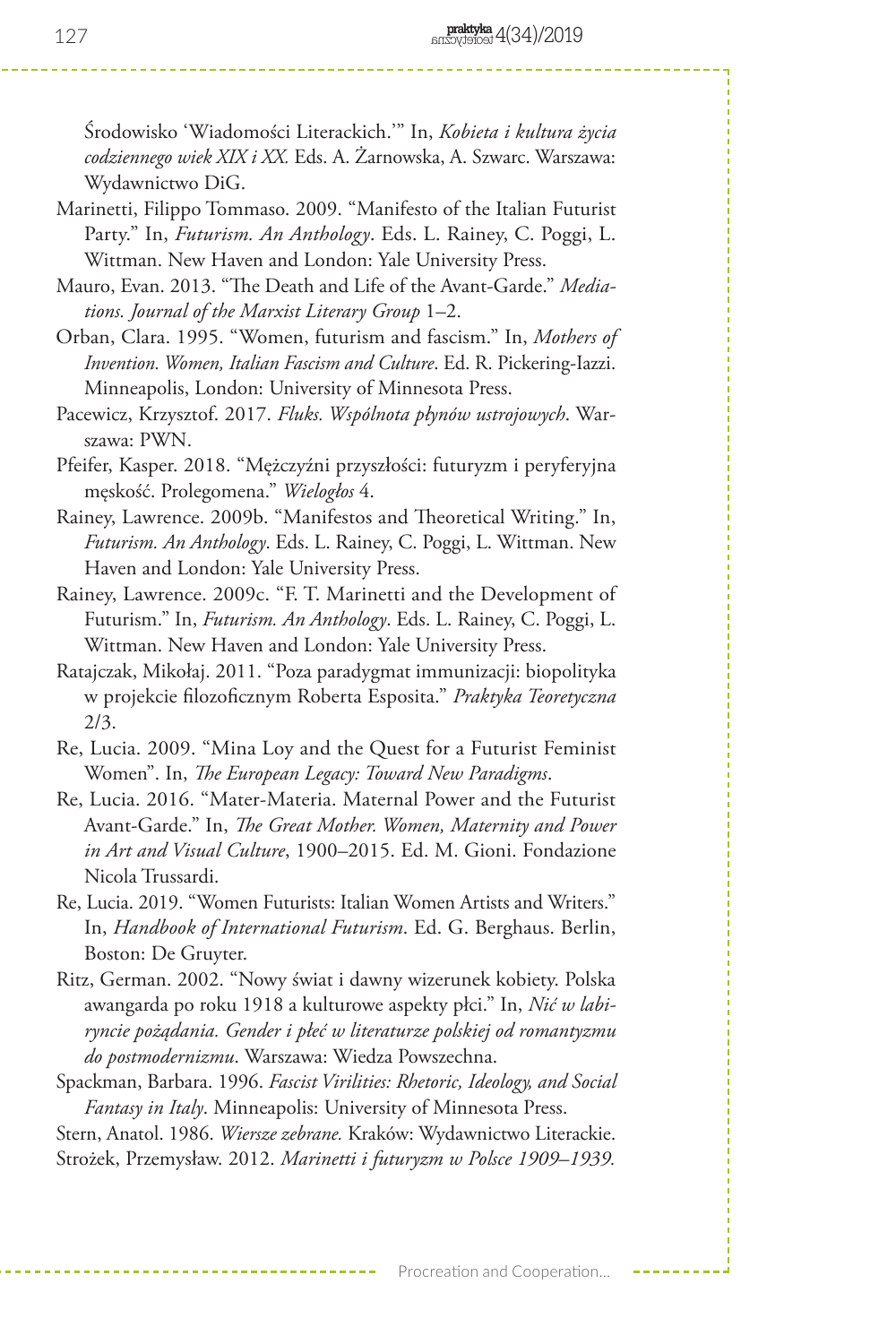*Obecność—kontakty— wydarzenia*. Warszawa: Instytut Sztuki PAN.

- Śniecikowska, Beata. 2008. *"Nuż w uhu"? Koncepcje dźwięku w poezji polskiego futuryzmu*. Wrocław: Wydawnictwo Uniwersytetu Wrocławskiego.
- Wat, Aleksander. 1997. *Poezje. Pisma zebrane*. Vol. 1. Eds. A. Micińska, J. Zieliński. Warszawa: Wydawnictwo Czytelnik.
- Ważyk, Adam. 1982. "Dziwna historia awangardy." In, *Dziwna historia awangardy*. Kraków: Wydawnictwo Czytelnik.
- Wittman, Laura. 2009. "Stars-in-freedom and the dark night of futurism." In, *Futurism. An Anthology*. Eds. L. Rainey, C. Poggi, L. Wittman. New Haven and London: Yale University Press.

MARTA BARON-MILIAN – a researcher at the Institute of Literary Studies at the University of Silesia in Katowice. She's an editor for "Śląskie Studia Polonistyczna" and an author of the monograph *Wat plus Vat. Związki literatury i ekonomii w twórczości Aleksandra Wata*. She has published articles in "Teksty Drugie", "Pamiętnik Literacki", "Zagadnienia Rodzajów Literackich", "Czas Kultury", "Forum Poetyki", "FA--art", "Opcje" and others. Her research interests include Polish poetry of XX and XXI century, avant-garde practices and the relationship between literature and economy. Currently she is researching biopolitical aspects of the futurist avant-garde writing and the function of economic discourse within various theories of poetry.

# **Address**:

Instytut Literaturoznawstwa Uniwersytetu Śląskiego Sejmu Śląskiego 1 40-001 Katowice **email**: marta.m.baron@gmail.com

#### **Citation**:

Baron-Milian, Marta. 2019. "Procreation and Cooperation. On Futurist Reproduction Postulates". *Praktyka Teoretyczna* 4(34): 107–129. **DOI**: 10.14746/prt2019.4.6

**Autor**: Marta Baron-Milian

**Tytuł**: Prokreacja i kooperacja. O futurystycznych postulatach reprodukcyjnych **Abstrakt**: Artykuł stanowi próbę analizy futurystycznego dyskursu pronatalistycznego na podstawie manifestów programowych oraz artystycznych realizacji. Postulaty